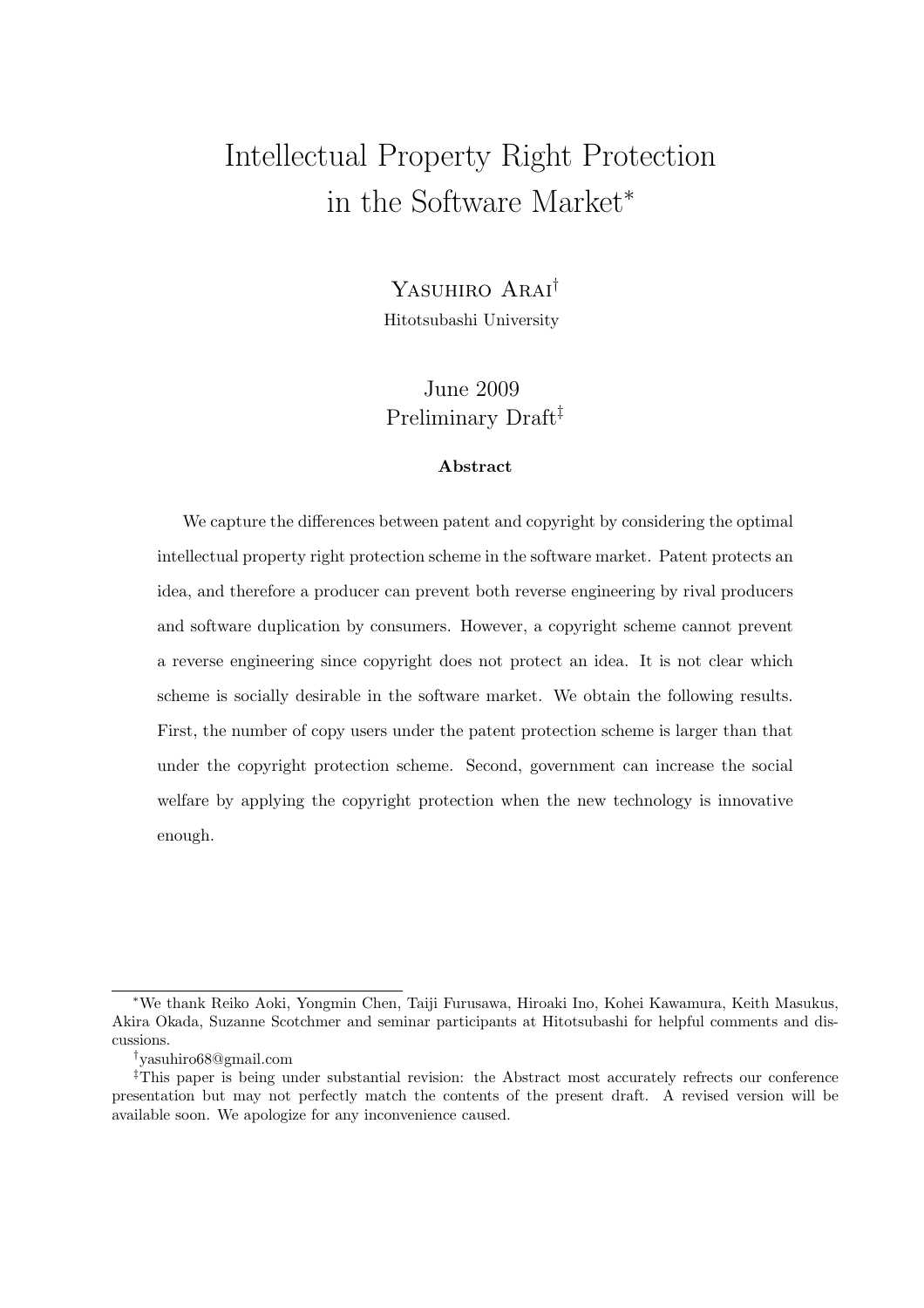# **1 Introduction**

Patent was also used to reward inventors for their development. In the U.S.A., patent law grants right holders exclusive use only for inventions that are useful, new, and non-obvious. Bessen and Hunt (2004) and Aharonian (2005) report that the United States Patent and Trademark Office (USPTO) grants more than 20,000 software patents a year. The number of software patent is growing rapidly in the U.S.A. On the other hand, the software patent is not granted by the European Patent Office (European Patent Convention Article 52). In July 2005, E.U. rejected the patent proposal, called the Computer Implemented Inventions Directive, and European Patent Office announced clearly that they did not grant the software patent. USPTO gives weight to the software producer's incentive. European Patent Office, by contrast, focuses on the welfare loss by exclusive uses. It is not clear which policy is socially desirable.

Many studies have investigated the promise of patents (Klemperer, 1985; Gallini, 1992; Gilbert and Shapiro, 1990; O'Donoghue, Scotchmer and Thisse, 1998; Tandon, 1982). However, it is difficult to apply such discussions to the software market since they do not consider specific properties of software. Certain kinds of software can be protected by patents if they entail the innovative technologies with regard to enhancing efficiency or productivity. Software is also protected by copyright because it is written by the source code. Although there are many differences between copyright and patent from a legal viewpoint, copyright and patent are treated in the same manner in the economics. Therefore, we have to consider the differences to discuss the software market.

Over the past few years a number of empirical studies have been made on the software patent. For example, Lerner and Zhu (2007) and Mann and Sager (2007) show the impact of software patent to the software development empirically. However, only few attempts have so far been made at theoretical researches. Although there are some papers that consider the software (Church and Gandal, 1992; Ellison and Fudenberg, 2000; Varian, 2000; Banerjee,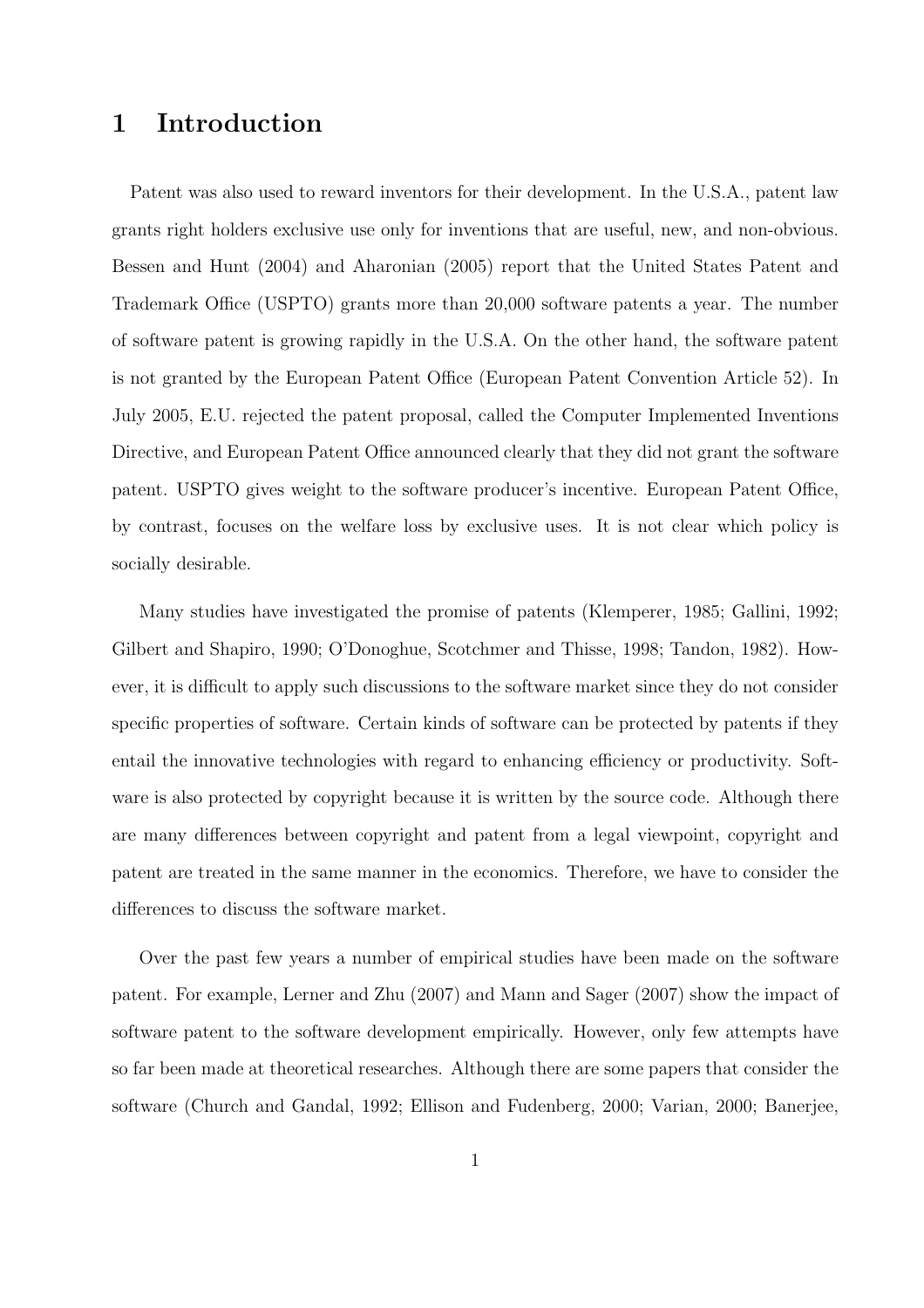2003), they do not take into account differences between patent and copyright.

In this analysis, we capture the two types of copy in the software market. As shown above, patent protects an idea, and therefore a producer can prevent both the reverse engineering by rival producers and the software duplication by consumers. On the other hand, a copyright scheme can not prevent a reverse engineering since copyright does not protect an idea. It is not clear which is socially desirable: the patent protection or the copyright protection.

We obtain the following results. First, the number of copy users under the patent protection scheme is larger than that under the copyright protection scheme. Second, we compare two intellectual property right protection schemes for software market; patent and copyright. When the degree of innovation is small, there are no differences between the two schemes because the rival producer does not steal the new technology. When the new technology is innovative enough, government can increase the all software's quality enough by applying the copyright protection. We show that the effect of improving producer's quality and its subsequent copying on the protection. Recently, the necessity of the software patent has been discussed. We indicated that the government should not protect the software by patent. The government can increase the social welfare to set the appropriate copyright protection to give an enough incentive to producers.

This paper is organized as follows. Section 2 considers the optimal patent protection. Section 3 discusses the optimal copyright protection level against the software duplication. Section 4 then argues that the optimal intellectual property right protection scheme in the software market. Section 5 concludes the discussion. All proofs are provided in the Appendix.

# **2 Patent Protection in the Software Market**

We discuss the optimal patent protection in the software market. In this case, the rival producer can not copy the new technology because of the patent protection against the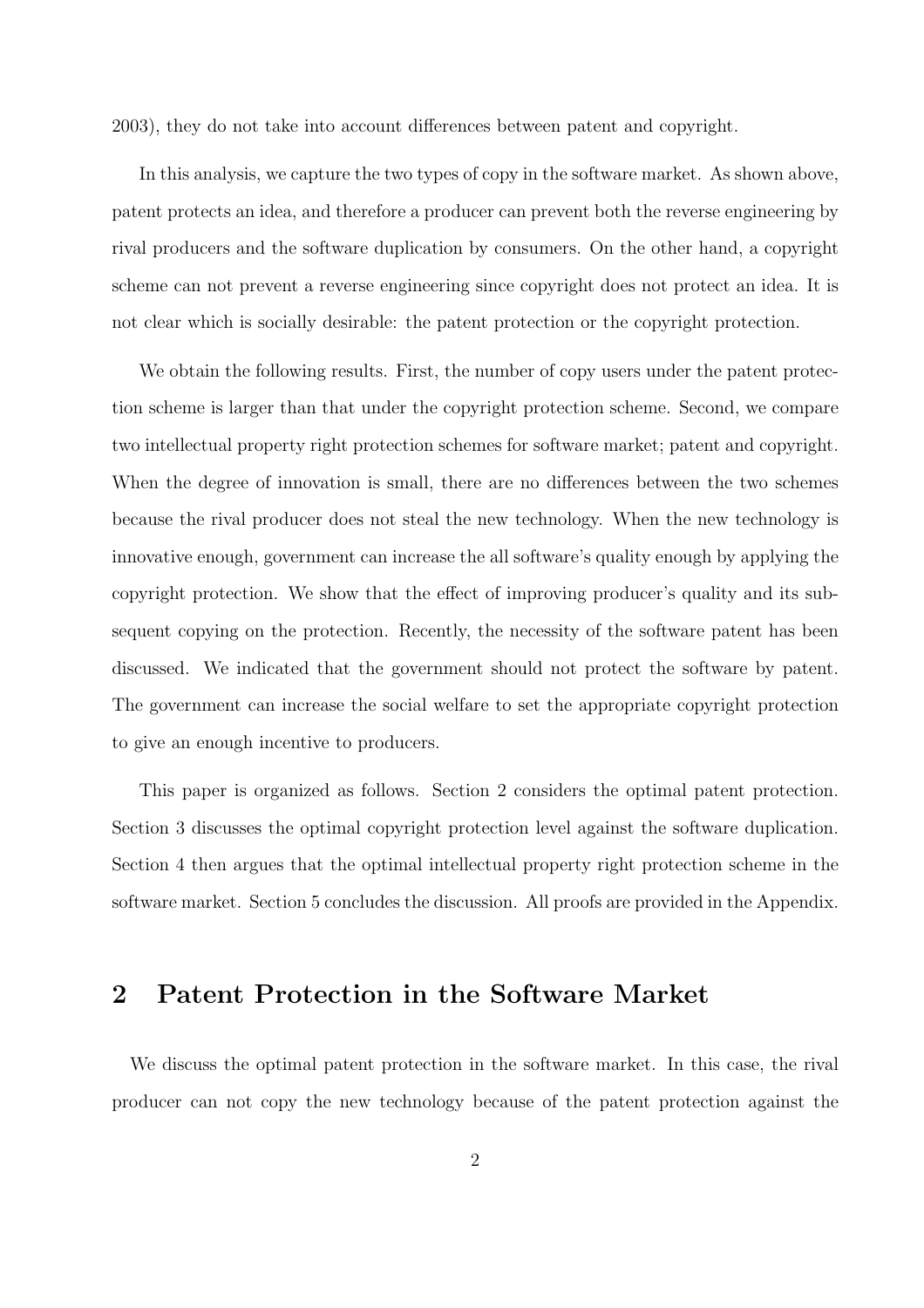reverse engineering. We consider two software producers in the market: producers 1 and 2. Both producers can produce the software with lowest level quality  $q_2 \geq 0^{-1}$  without innovation. Producer 1 can improve the software quality to  $q_1 = q_2 + \delta$  with the new technology. *δ* means that the degree of innovation. Produce 1 decides whether or not to produce the innovative software with development cost *F*. When producer 1 does not develop the new technology, producers will set the zero price and play the Bertrand competition in the software market. We also assume that there are two types of consumers: legal users and illegal users. Legal users decide to purchase software from producer 1, producer 2, or to do nothing. The consumer valuations of the software, each of which is denoted by, *v<sup>i</sup>* are uniformly distributed on the interval [0*,* 1]. Each consumer wants to buy at most one unit. If consumer *i* purchases the software at its retail price  $p_j$  ( $j = 1, 2$ ), his utility is given by  $q_jv_i - p_j$ . Illegal users can make a perfect copy of the highest quality software without any cost and their utility is given by  $q_jv_i$ . The ratio of legal user is  $0 \le e \le 1$ . The government can control *e* by means of the intellectual property right protection level against software duplication. We present a multi-stage game model to consider the optimal intellectual protection scheme. The four stages of the game have the following rules:

- 1. Government sets *e* to maximize social welfare.
- 2. Producer 1 decides whether or not to develop the new technology  $\delta$  with the development cost *F*.
- 3. Producers choose the prices  $p_j$  simultaneously.
- 4. Legal users decide whether they will purchase the software from producer 1 or do nothing. Illegal users make copies of producer 1's software.

The government's goal is to maximize the social surplus, which is defined as the sum of the producers surplus and the consumers surplus. We analyze the sub-game perfect equilibrium

<sup>&</sup>lt;sup>1</sup>In this chapter, we do not allow producer 2 to decrease his quality for simplicity. We can obtain the qualitatively same conclusions even if we assume that the producer can decrease  $q_2$ .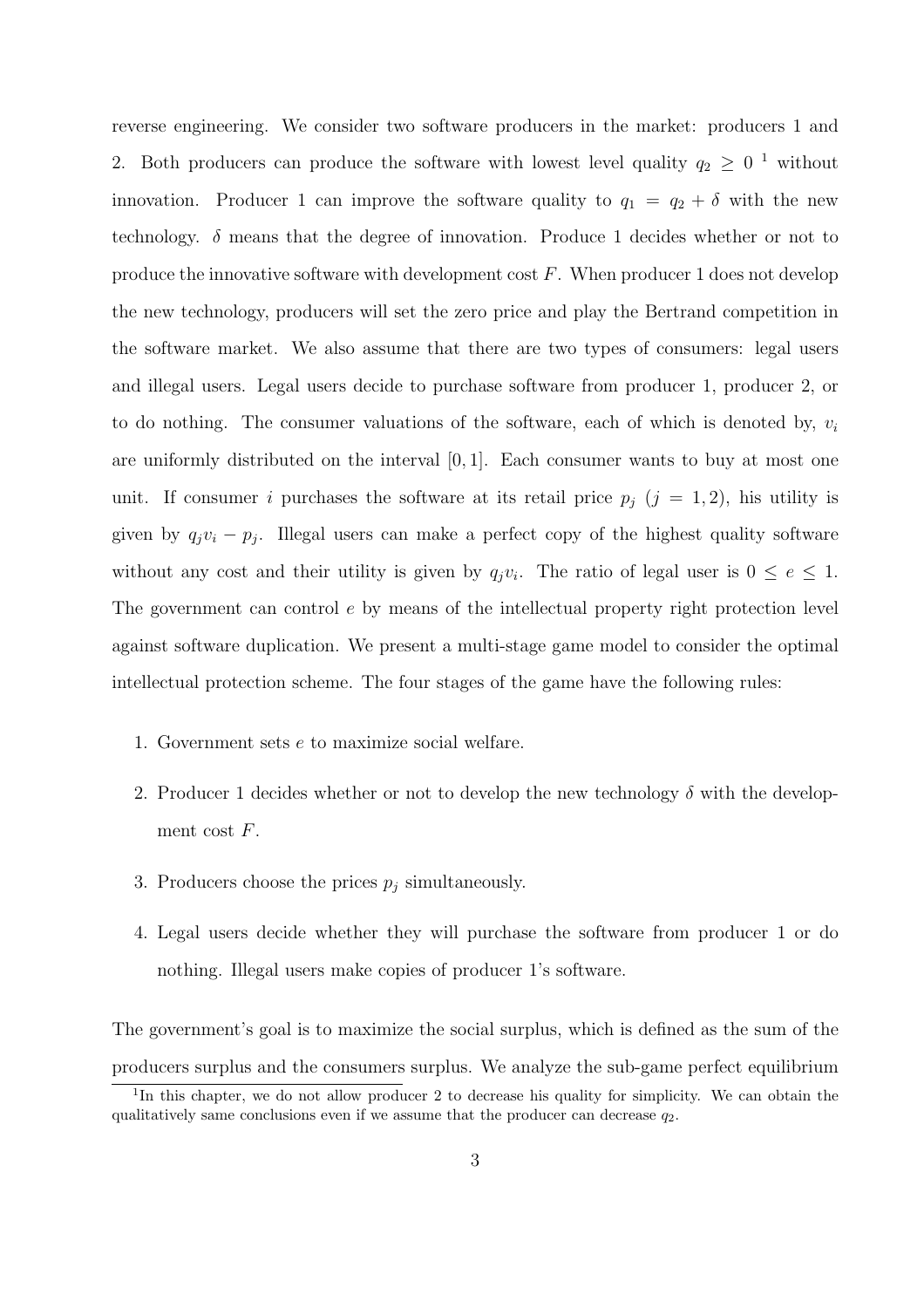by backward induction. First, let us consider consumer behavior.

#### **Lemma 1**

*Given e and price p<sup>j</sup> , the optimal choice of legal consumers is not to obtain the good if and only if*

$$
v_i<\frac{p_1}{q_1},v_i<\frac{p_2}{q_2}
$$

*.*

*Legal users will purchase the software from producer 2 if and only if*

$$
v_i \ge \frac{p_2}{q_2}, v_i < \frac{p_1 - p_2}{q_1 - q_2},
$$

*and will purchase the software from producer 1 if and only if*

$$
v_i \ge \frac{p_1}{q_1}, v_i \ge \frac{p_1 - p_2}{q_1 - q_2}.
$$

*All illegal users will make the copy of producer 1's software.*

A consumer's behavior thus depends on his valuation of the software, quality, and the price. In the first case, legal users ignore software when their valuation of the software is lower than the price of producer 2's software. In the second case, the utility of purchasing producer 2's software is positive and higher than the utility of purchasing producer 1's software. In the third case, consumers prefer producer 1's software to 2's, because the utility of software 1 is positive and higher. Figure 1 shows the consumer behavior when  $p_1q_2 > p_2q_1$ . In this class, consumers with valuations larger than  $(p_1 - p_2)/(q_1 - q_2)$  purchase producer 1's software; those with valuations between  $p_2/q_2$  and  $(p_1 - p_2)/(q_1 - q_2)$  buy the software from producer 2 and those with valuations less than  $p_2/q_2$  do not consume. The legal users' demand for producer 1's software  $D_1$  and the demand for producer 2's software  $D_2$  when  $p_1q_2 > p_2q_1$  are thus given by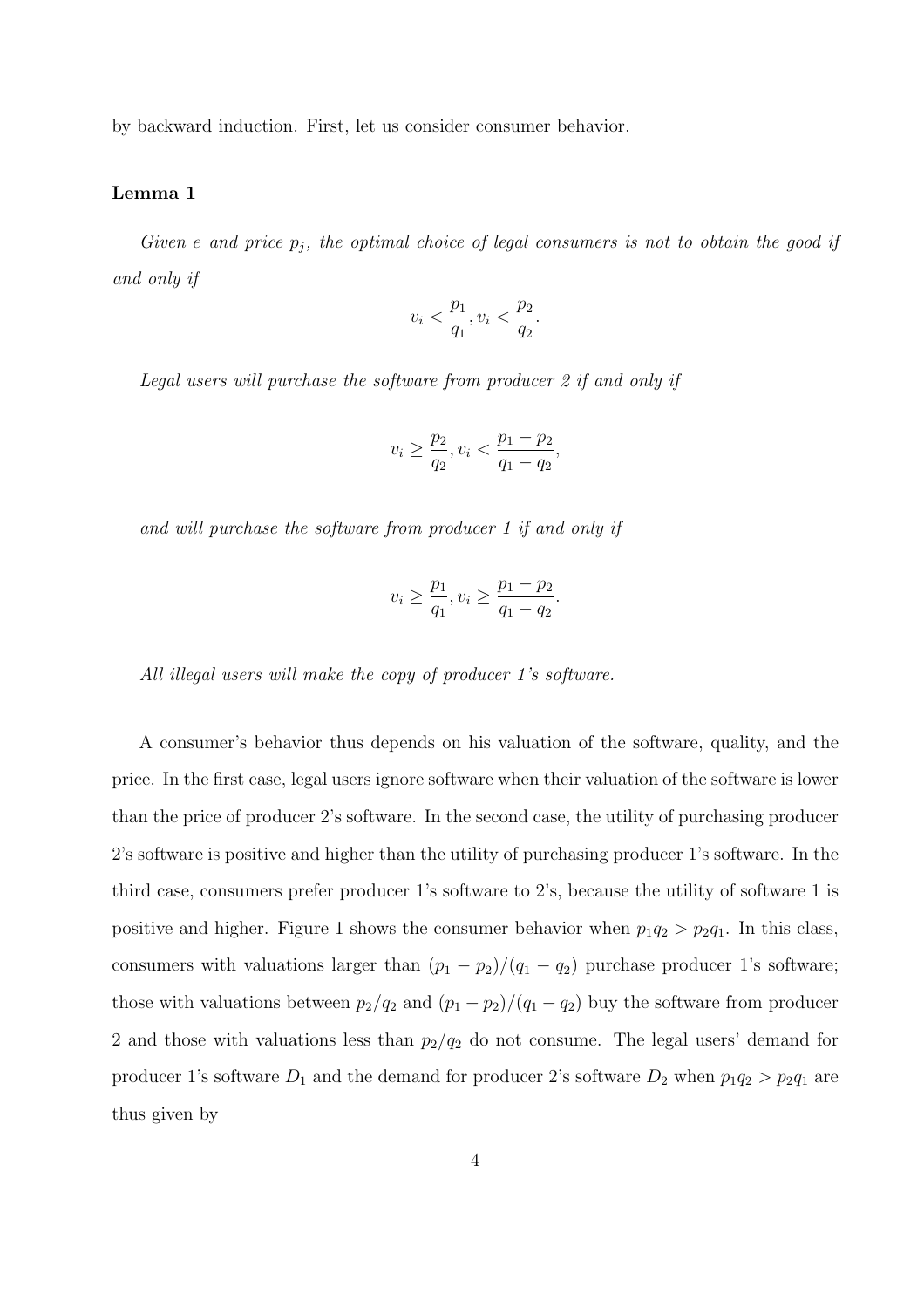

Figure 1: Consumer behavior when  $p_1q_2 > p_2q_1$ 

$$
D_1 = 1 - \frac{p_1 - p_2}{q_1 - q_2}, \ D_2 = \frac{p_1 - p_2}{q_1 - q_2} - \frac{p_2}{q_2}.
$$
 (1)

From (1), we also obtain

$$
\pi_1 = ep_1 \left( 1 - \frac{p_1 - p_2}{q_1 - q_2} \right) - F,
$$
  

$$
\pi_2 = ep_2 \left( \frac{p_1 - p_2}{q_1 - q_2} - \frac{p_2}{q_2} \right).
$$

Producers choose prices at the third stage. We consider their strategy in the next lemma.

### **Lemma 2**

*(1) If* 0 ≤ *F* <  $4eq_1^2(q_1 - q_2)/(4q_1 - q_2)^2$ , then prices of producers are given by

$$
p_1^a = \frac{2q_1(q_1 - q_2)}{4q_1 - q_2},\tag{2}
$$

$$
p_2^a = \frac{q_2(q_1 - q_2)}{4q_1 - q_2}.\tag{3}
$$

*The profits of producers are*

$$
\pi_1^a(q_1, q_2) = \frac{4eq_1^2(q_1 - q_2)}{(4q_1 - q_2)^2} - F,\tag{4}
$$

$$
\pi_2^a(q_1, q_2) = \frac{eq_1q_2(q_1 - q_2)}{(4q_1 - q_2)^2}.
$$
\n(5)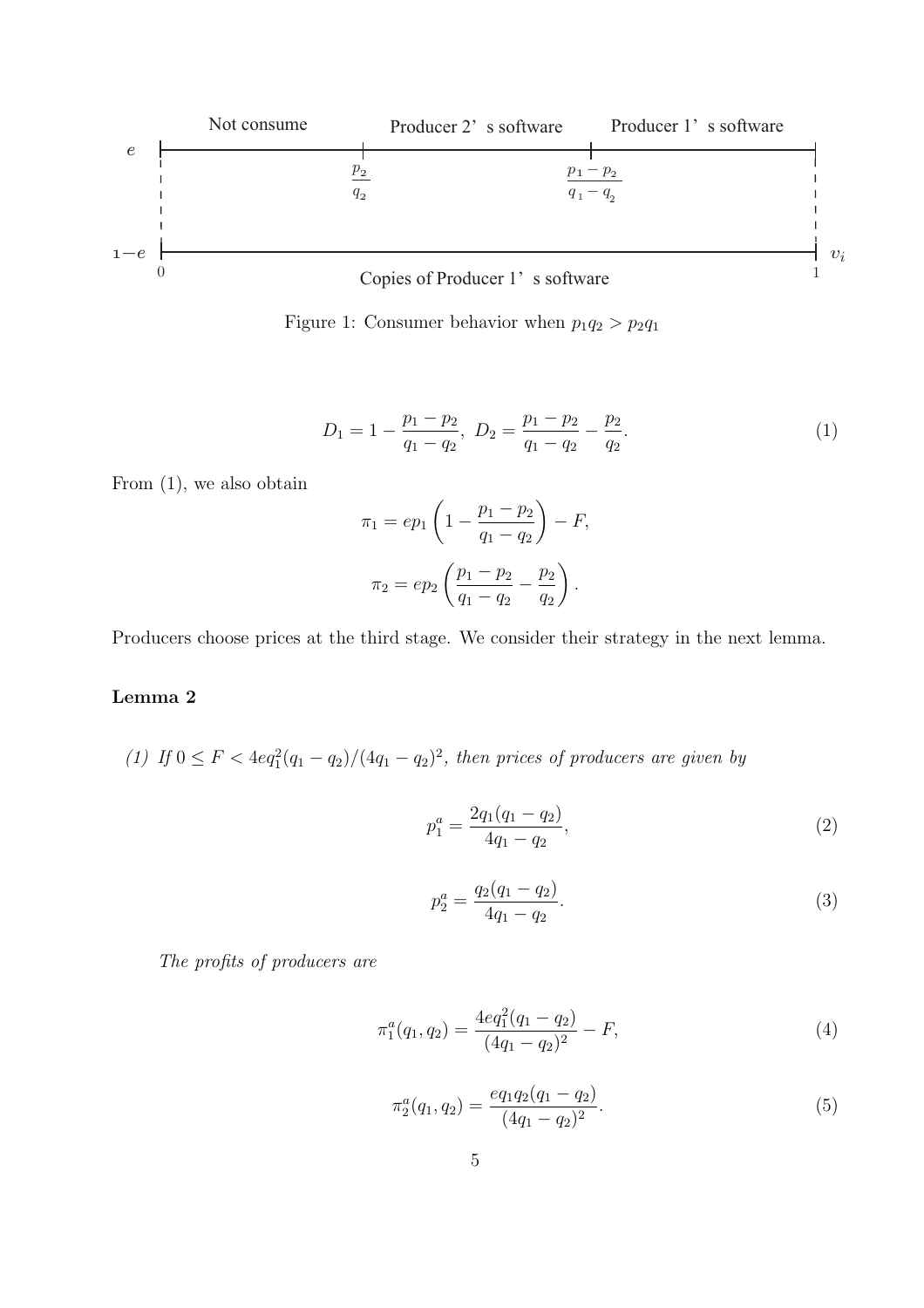(2) If  $4eq_1^2(q_1-q_2)/(4q_1-q_2)^2 \leq F$ , then producer 1 does not develop the new technology *and as a result producers set*  $p_1^a = p_2^a = 0$ .

We now consider the optimal patent protection level against the software duplication. The government chooses the protection level *e* to maximize the social welfare, which is defined as the sum of producer surplus and the consumer surplus. If producer 1 develops the new technology, the social welfare function is given by The first term means the sum of producer surplus and consumer surplus from legal users. The second term represents the consumer surplus due to illegal uses.

$$
SW^{a}(e) = e \left( \int_{\frac{p_1^{a} - p_2^{a}}{q_1 - q_2}}^{1} q_1 v dv + \int_{\frac{p_2^{a}}{q_2}}^{\frac{p_1^{a} - p_2^{a}}{q_1 - q_2}} q_2 v dv \right) + (1 - e) \int_{0}^{1} q_1 v dv - F
$$
  
= 
$$
\frac{eq_1(12q_1^{2} - q_1 q_2 - 2q_2^{2})}{2(4q_1 - q_2)^{2}} + \frac{q_1(1 - e)}{2} - F
$$
 (6)

If producer 1 does not develop the new technology, the social welfare is given by

$$
SW^{a}(e) = e \int_{0}^{1} q_{2}vdv + (1 - e) \int_{0}^{1} q_{2}vdv
$$

$$
= \frac{q_{2}}{2}
$$
(7)

The next lemma shows how changes in the protection affect the social welfare.

### **Lemma 3**

(1) If 
$$
0 \le F < 4q_1^2(q_1 - q_2)/(4q_1 - q_2)^2
$$
, then

$$
SW^{a}(e) = \frac{q_2}{2} \text{ for } 0 \le e < \frac{F(4q_1 - q_2)^2}{4q_1^2(q_1 - q_2)},
$$
  

$$
\frac{\partial SW^{a}(e)}{\partial e} < 0 \text{ for } e \ge \frac{F(4q_1 - q_2)^2}{4q_1^2(q_1 - q_2)}.
$$

(2) If  $4q_1^2(q_1-q_2)/(4q_1-q_2)^2 \leq F$ , then producer 1 does not develop the new technology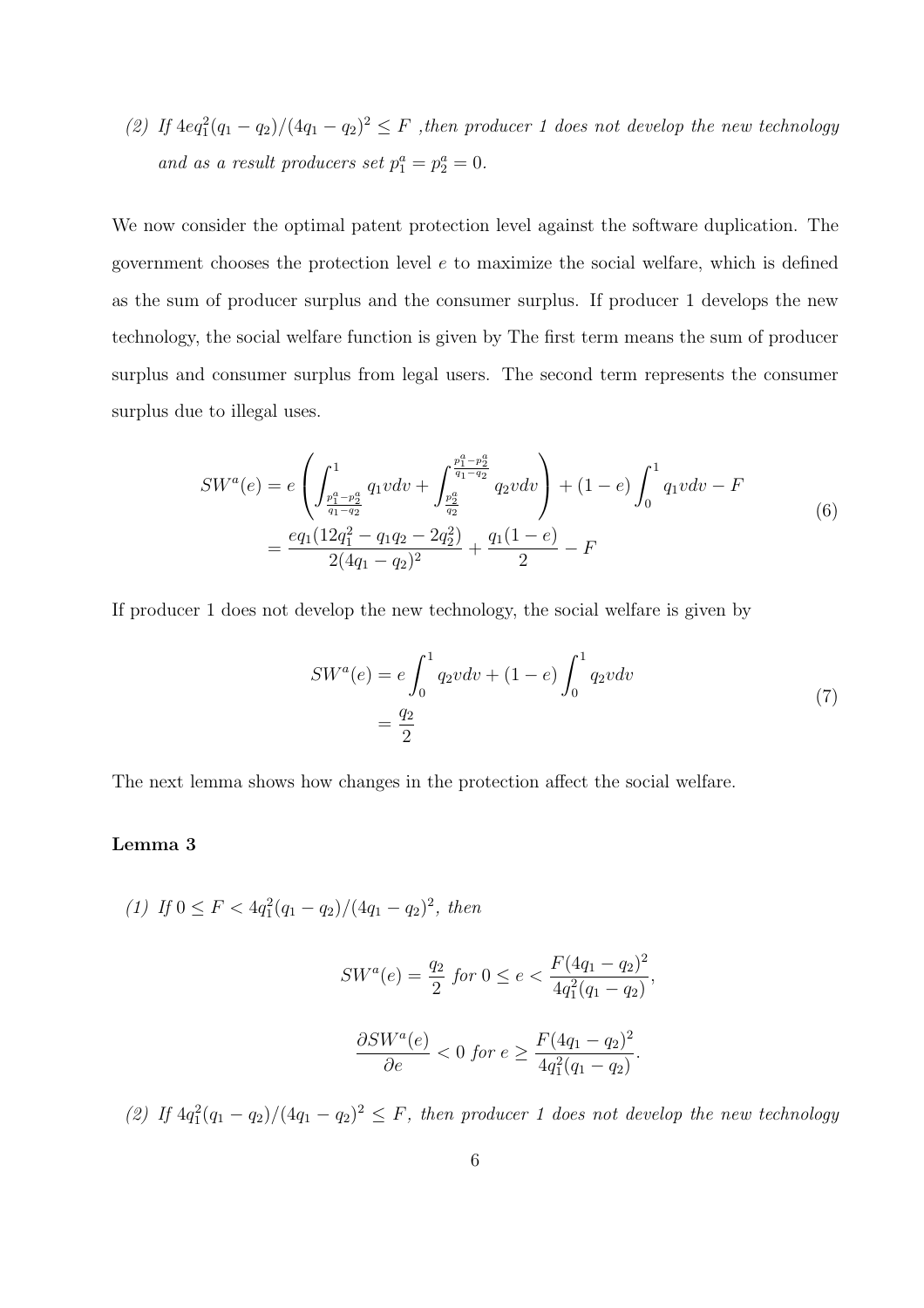*and as a result*  $SW^a(e) = q_2/2$  *for all e.* 

Implication of this lemma is clear. The social surplus is a decreasing function of the protection level *e* since the number consumers who use the software decreases as the protection increases. On the other hand, we can obtain that producer's profit is an increasing function of the protection from equation (4) and (5). Because the number of consumers who purchase the software increases as the protection increases. If the government sets the low protection *e*, producer may decide not to develop the new technology because he can not compensate his development cost. In such cases the social surplus will be  $q_2/2$  under the Bertrand competition. The next proposition shows that the optimal patent protection level *e <sup>a</sup>* against the software duplication.

### **Proposition 1**

*The optimal protection level e <sup>a</sup> against the software duplication under the patent scheme is given by*

$$
e^{a} = \frac{F(4q_{1} - q_{2})^{2}}{4q_{1}^{2}(q_{1} - q_{2})} \text{ for } 0 \le F < \frac{4q_{1}^{2}(q_{1} - q_{2})}{(4q_{1} - q_{2})^{2}},
$$

$$
e^{a} \in [0, 1] \text{ for } F \ge \frac{4q_{1}^{2}(q_{1} - q_{2})}{(4q_{1} - q_{2})^{2}}.
$$

Lemma 3 shows that government desires to set the protection level *e* as low as possible. Producer 1 may decide not to develop the new technology if the protection level is too low since his profit is an increasing function of *e*. Figure 2 shows this proposition. In the first case, setting the protection to zero will result in a negative profit for producer 1 with the development. The government sets *e* to give an enough incentive to development. The level of protection is set just high enough to result in a non-negative profit after the invention. In this case, producers set the prices as (2) and (3). In the second case, producer 1 will never develop the new technology because the development cost is too high. If producer 1 does not develop the new technology, consumers can use the software without any cost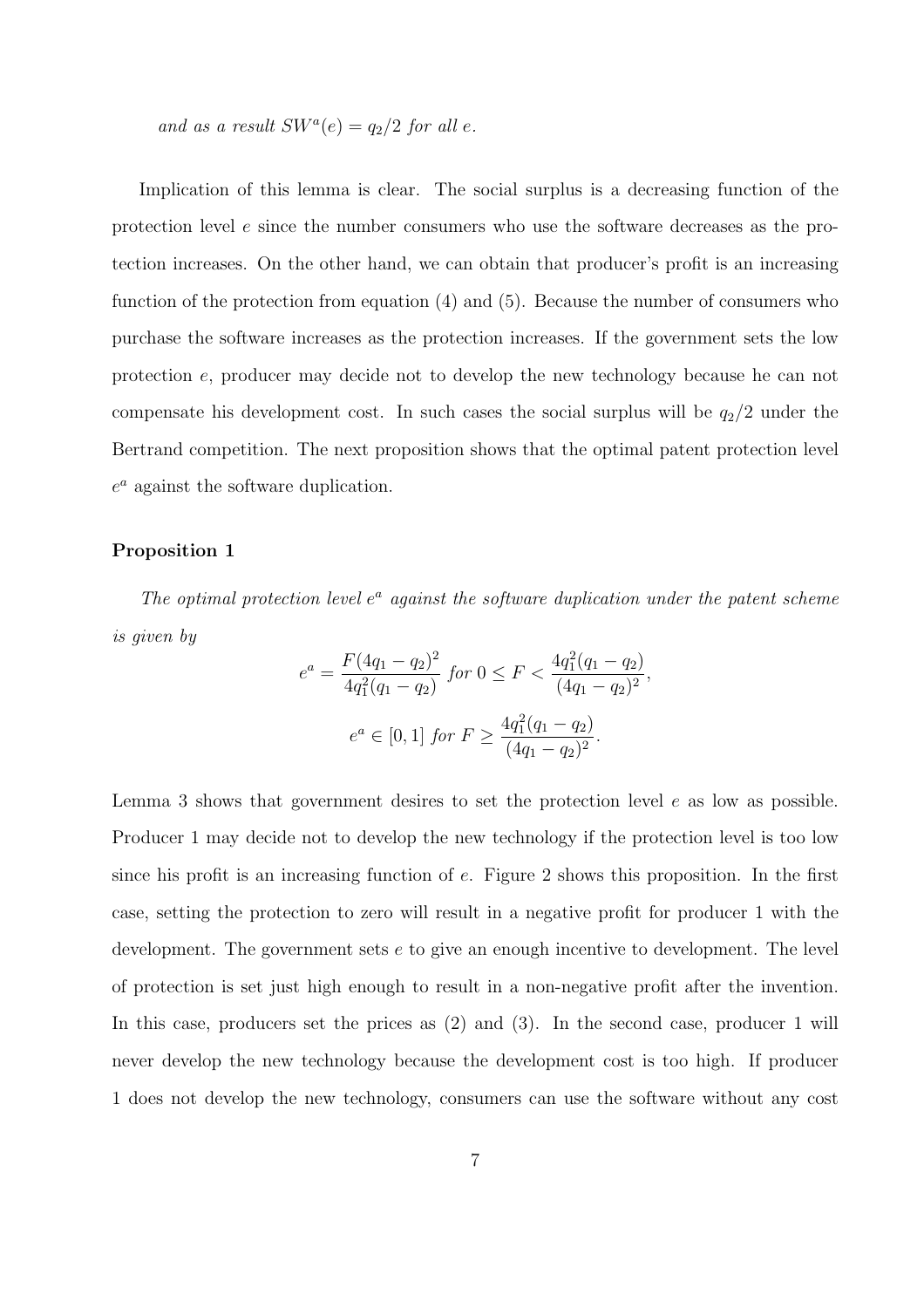

Figure 2: Patent protection against the software duplication

because producers set the zero price and play the Bertrand competition. In this case, the social welfare does not depend on the protection level against the software duplication since all software are provided with zero price. The protection against the software duplication increases as the development cost increases. Next section, we consider the optimal protection level against the software duplication when government applies copyright protection scheme.

# **3 Copyright Protection in the Software Market**

We consider how the reverse engineering affects the protection level *e* and social welfare since copyright can not prevent the reverse engineering. When producer 1 develops the innovative technology  $\delta$ , producer 2 can decide whether or not to steal that technology by reading source code. We assume that the cost of reverse engineering is zero. The timing of the game is changed as follows.

- 1. Government sets *e* to maximize social welfare.
- 2. Producer 1 decides whether or not to develop the new technology *δ* at a fixed cost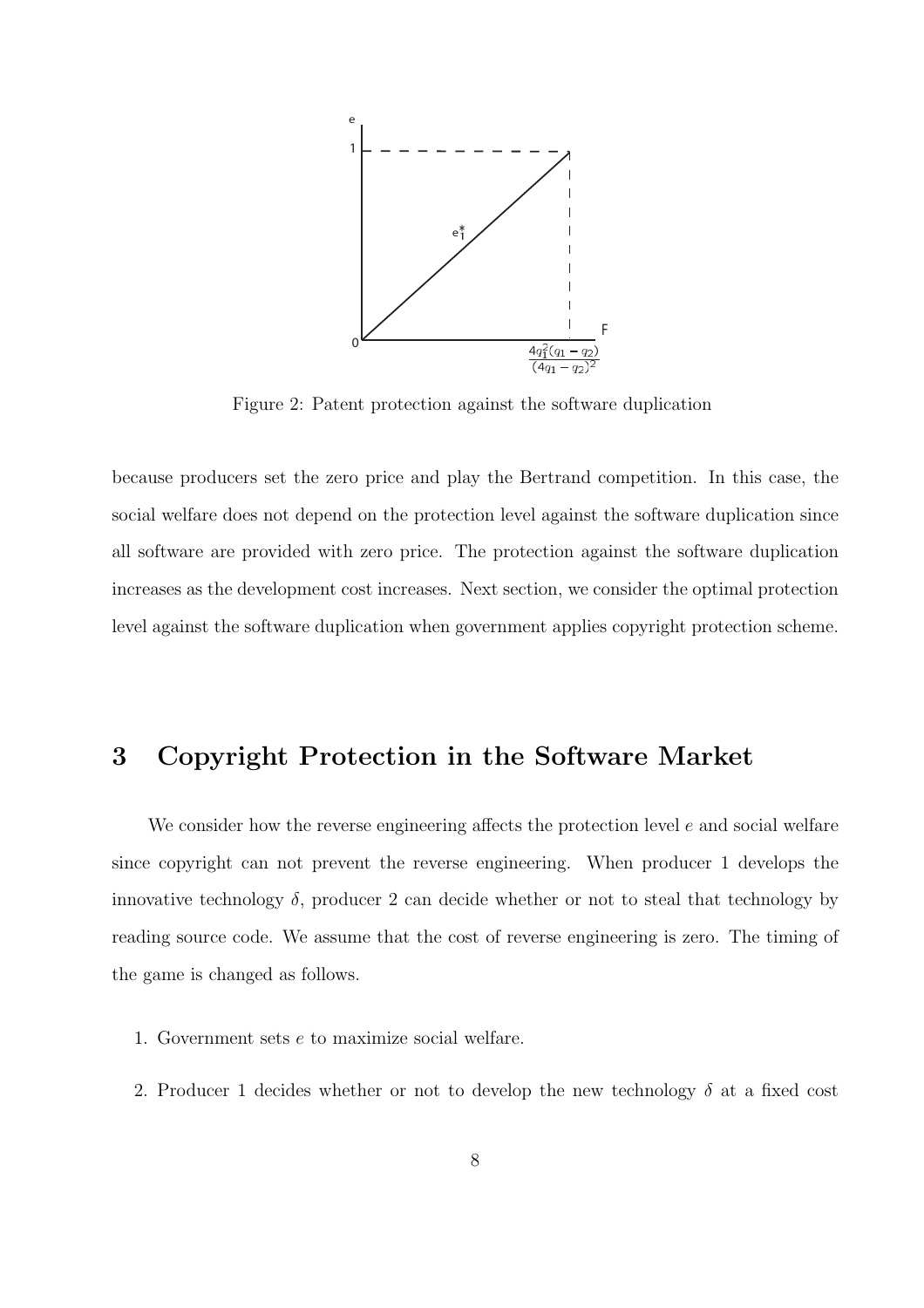*F* > 0. If producer 1 decides to develop, producer 2 chooses his quality to  $q_2 + \gamma$  $0 \leq \gamma \leq \delta$  by reverse engineering.

- 3. Producers choose prices  $p_j$  simultaneously.
- 4. Legal consumers decide whether they will purchase the software from producer 1, producer 2, or do nothing. Illegal users make copies of producer 1's software.

In this section, producer 2 can increase his software quality so as to maximize his profit by the reverse engineering. We have to consider how producer 2 applies the new technology. Next lemma shows how changes producers' software quality affect producers surplus.

### **Lemma 4**

*If producer 1 develops the new technology δ, producer 2 decides his strategy as follows;*

- *(1) Producer 2 chooses*  $\gamma = (4\delta 3q_2)/7$  *when*  $\delta > 3q_2/4$ *.*
- *(2) Producer 2 does not improve his quality when*  $\delta \leq 3q_2/4$ *.*

The relationship between producer 2's quality and his profit depends on the degree of *δ*. When *δ* is large, producer 2 may copy the new technology. Producer 2 can increase his software price and obtain higher profit by the reverse engineering. On the other hand, when the degree of the innovation is small, producer 2 does not have an incentive to steal the technology. In this case, the profit of producer 2 decreases by the reverse engineering because of severe price competition. In this section, we focus on the case  $\delta > 3q_2/4$ . If  $\delta$ is small, the outcomes are same as we discussed in section 2. We can obtain the software producers' strategies in the next lemma.

### **Lemma 5**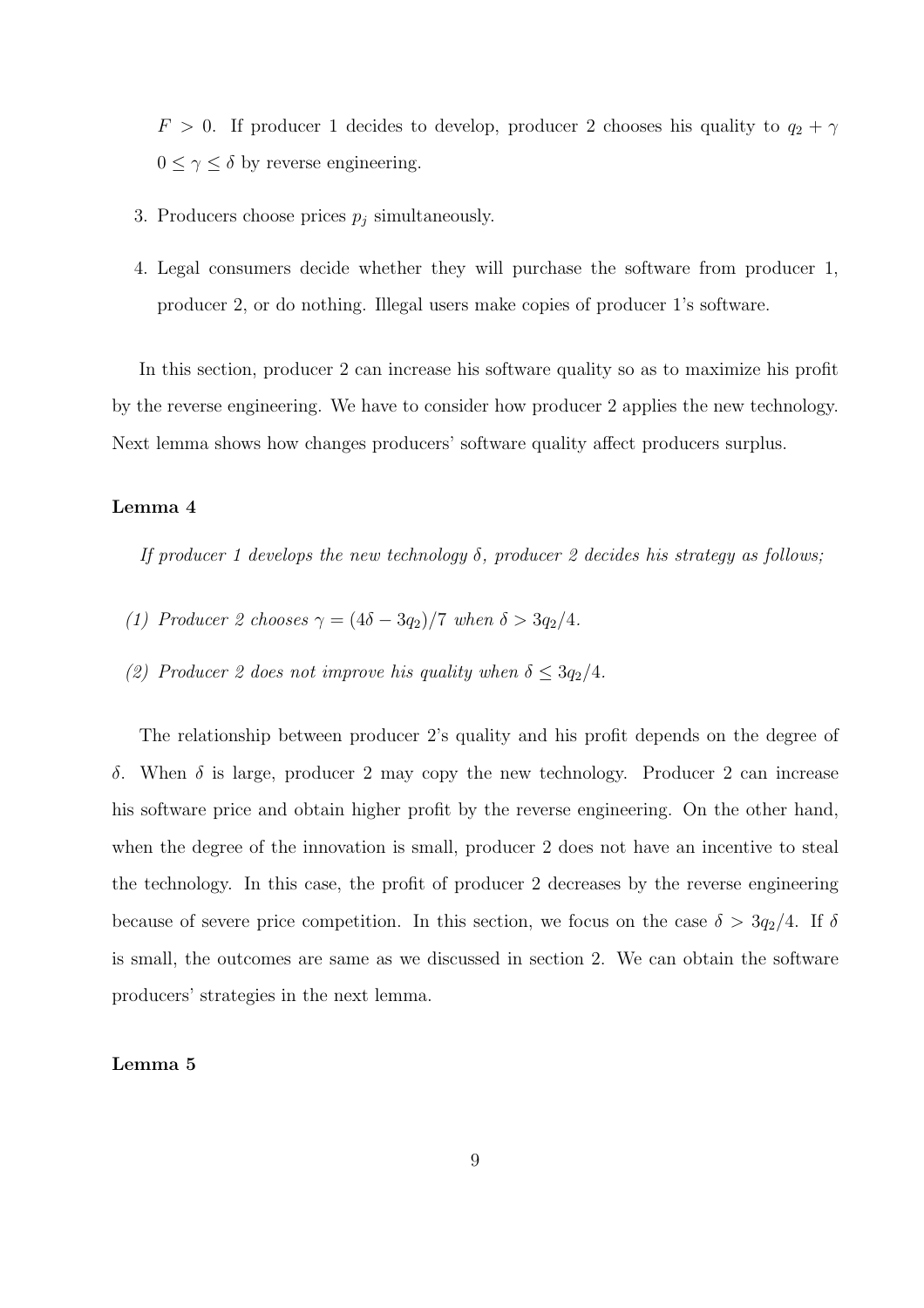*(1) If*  $0 \leq F < 7e(q_2 + \delta)/48$ *, then the prices of producers are given by* 

$$
p_1^c = \frac{(q_2 + \delta)}{4},
$$
  

$$
p_2^c = \frac{(q_2 + \delta)}{14}.
$$

*The profits of producers are*

$$
\pi_1^c(q_1, q_2 + \gamma) = \frac{7e(q_2 + \delta)}{48} - F,\tag{8}
$$

$$
\pi_2^c(q_1, q_2 + \gamma) = \frac{e(q_2 + \delta)}{48}.
$$
\n(9)

*(2) If*  $7e(q_2 + \delta)/48 \leq F$ , *then producers set*  $p_1^c = p_2^c = 0$ .

The interpretation of this lemma is clear. In the first case, producer 1 develops the new technology and producer 2 copies that to maximize his own profit, because the degree of innovation is large and the development cost is low. When  $7e(q_2 + \delta)/48 \leq F < 4eq_1^2(q_1 - \delta)/48$  $q_2$ )/(4 $q_1$  *−* $q_2$ )<sup>2</sup>, the development cost *F* is so large that producer 1 can not obtain an enough incentive to develop the new technology because producer 2's copy decreases producer 1's profit. When  $F > 4eq_1^2(q_1 - q_2)/(4q_1 - q_2)^2$ , producer 1 does not develop the new technology since the development cost is too high. Consequently, producer 1 does not develop the new technology when  $F \geq 7e(q_2 + \delta)/48$ .

When the new technology is innovative enough  $(\delta > 3q_2/4)$  and the development cost is small  $(0 \leq F < 7e(q_2 + \delta)/48)$ , the social welfare function  $SW<sup>c</sup>(e)$  is as follows:

$$
SW^{c}(e) = e \left( \int_{\frac{p_1^{c} - p_2^{c}}{q_1 - q_2}}^{1} q_1 v dv + \int_{\frac{p_2^{c}}{q_2}}^{\frac{p_1^{c} - p_2^{c}}{q_1 - q_2}} \frac{4(q_2 + \delta)}{7} v dv \right) + (1 - e) \int_{0}^{1} q_1 v dv - F
$$
  
= 
$$
\frac{(q_2 + \delta)(12 - e)}{24} - F
$$
 (10)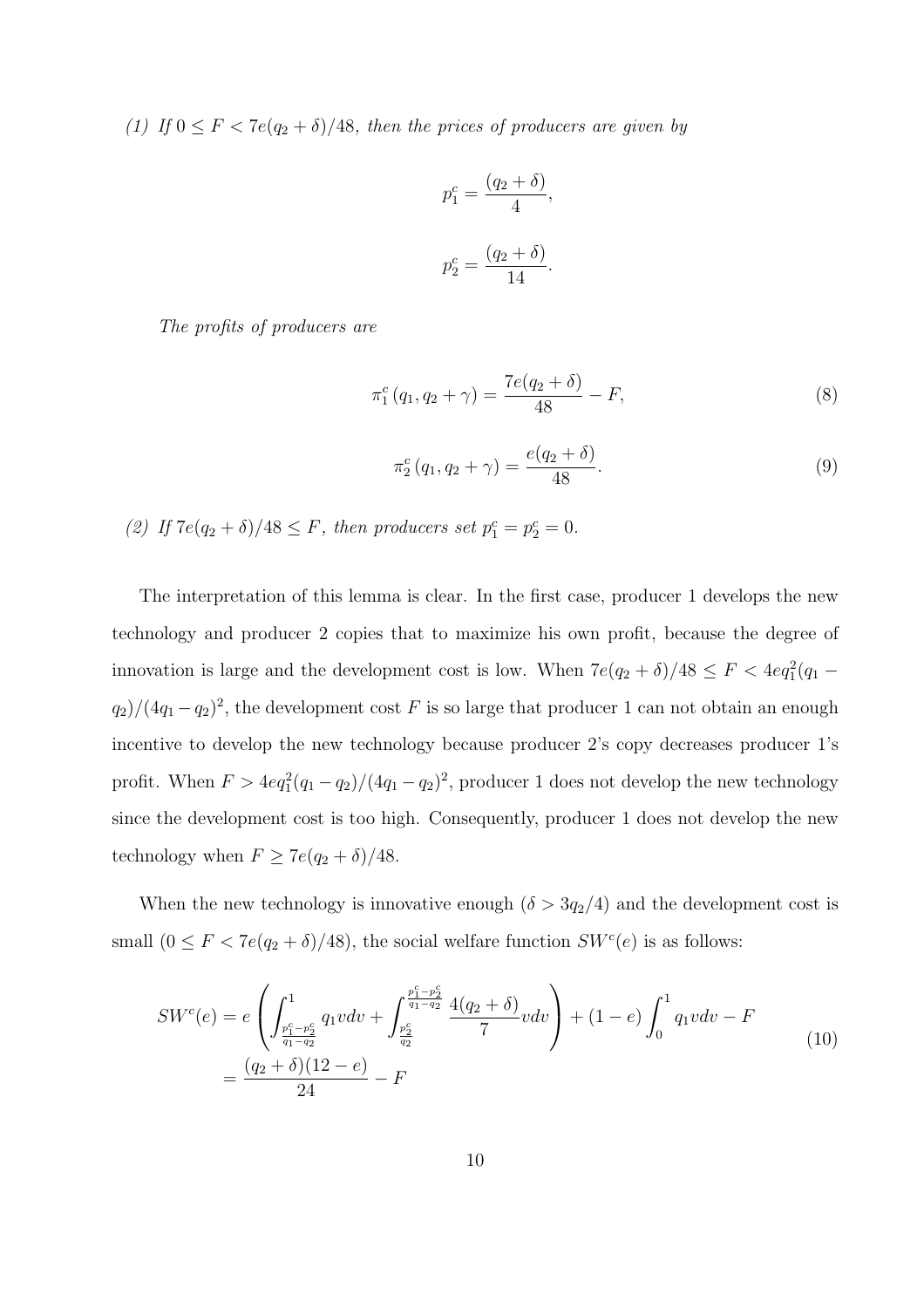The first term means the sum of the consumer surplus from legal buyer and producer surplus. The second term means consumer surplus from illegal uses. In these cases, both producer's qualities are increased by the new technology. The following lemma shows the impact of the protection against the software duplication on the social welfare when there exists the reverse engineering in the market.

### **Lemma 6**

*(1) If*  $0 \leq F \leq 7(q_2 + \delta)/48$ , *then* 

$$
SW^{c}(e) = \frac{q_2}{2} \text{ for } 0 \le e < \frac{48F}{7(q_2 + \delta)},
$$

$$
\frac{\partial SW^{c}(e)}{\partial e} < 0 \text{ for } \frac{48F}{7(q_2 + \delta)} \le e.
$$

*(2) If*  $7(q_2 + \delta)/48 \leq F$ , then  $SW^c(e) = q_2/2$  for all *e*.

This lemma can be interpreted in the same manner as Lemma 4. The following proposition discusses the optimal protection level against the software duplication  $e_2^*$ .

#### **Proposition 2**

*When*  $\delta > 3q_2/4$ , the optimal protection level  $e^c$  is given by

$$
e^{c} = \frac{48F}{7(q_{2} + \delta)} \text{ for } 0 \le F < \frac{7(q_{2} + \delta)}{48},
$$
\n
$$
e^{c} \in [0, 1] \text{ for } F \ge \frac{7(q_{2} + \delta)}{48},
$$

This result can be interpreted in the same manner as Proposition 1. Figure 3 shows this proposition. The government wants to set the protection as low as possible to maximize the social surplus. However, the government has to set a high enough protection to prevent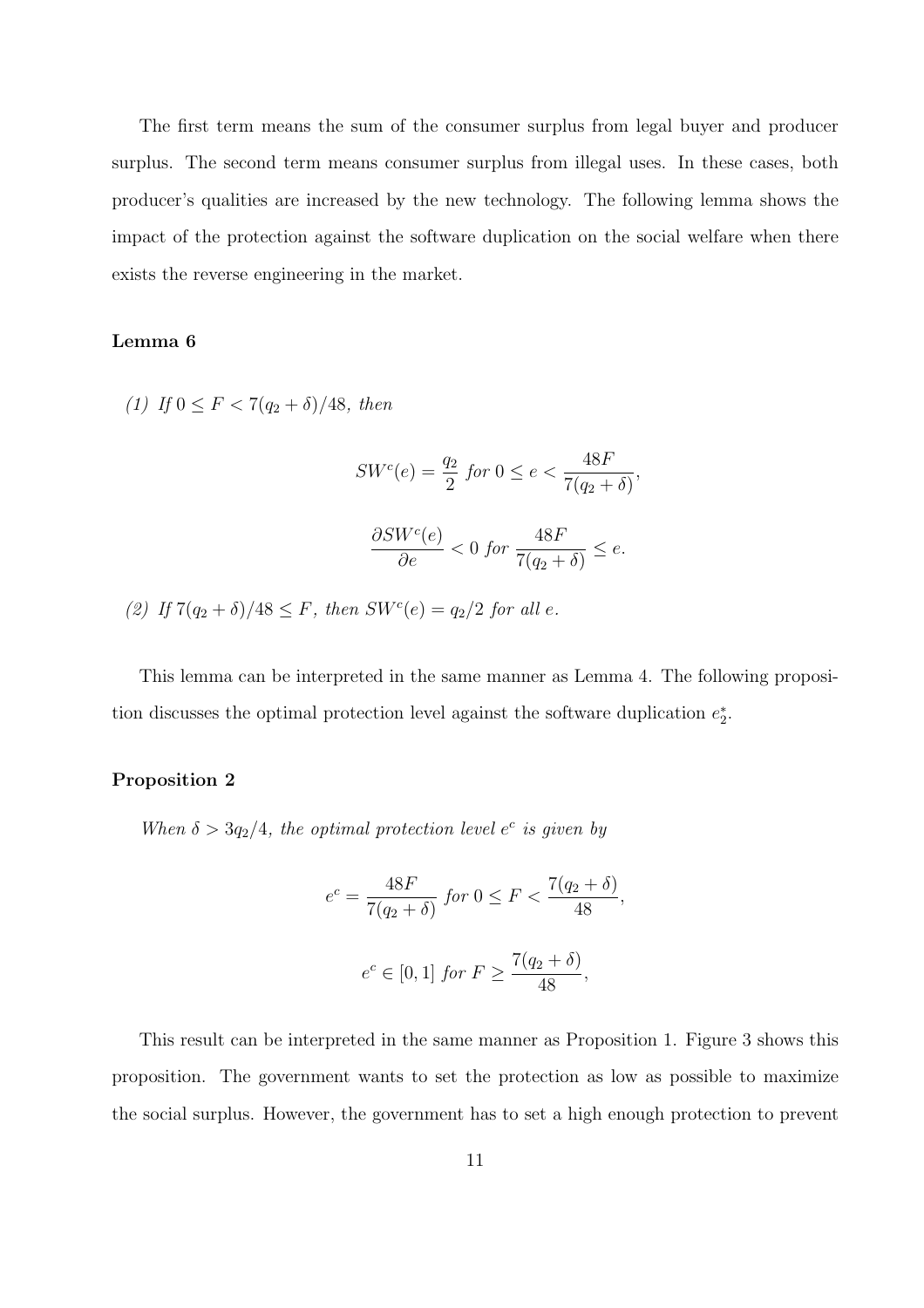

Figure 3: Copyright protection against the software duplication

producer 1's profit from being negative. In the first case, producer 2 applies the new technology to maximize his profit. The government takes into account producer 2's copy to set the protection. In the second case, producer will never develop the new technology because of high development cost and producer 2's copy. When the degree of innovation is not large, producer 2 does not have an incentive to copy the new technology. In this case, the optimal protection level is the same as Proposition 1.

# **4 Patent protection vs. Copyright protection**

Thus far, we have considered two intellectual property right protection schemes, one that does not consider producer's reverse engineering and the other that does. The government can decide protection level against the software duplication to maximize the social welfare. However, government also has the option of preventing the reverse engineering by producer 2. As I discussed in section **??**, software is prevented by both patent and copyright. Patent can prevent the reverse engineering, however, copyright can not. In this section, we consider which protection scheme is better from the viewpoint of society: copyright protection or patent protection. The next proposition compares the protection levels against the software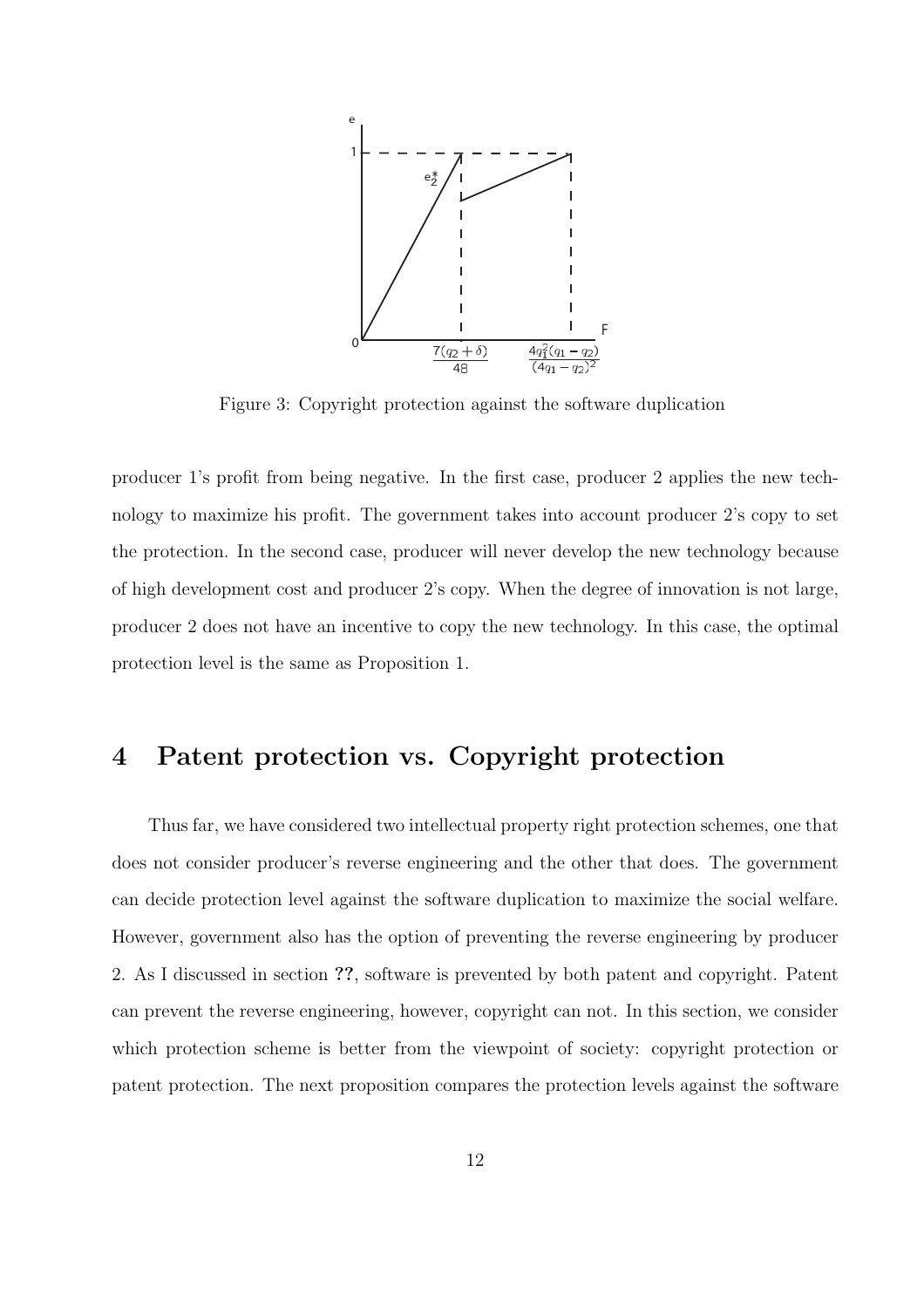

Figure 4: Protection against the software duplication

duplication.

#### **Proposition 3**

*When*  $F < 7(q_2 + \delta)/48$ *, the number of copy users in the market under the copyright scheme is smaller than that under the patent scheme.*

The intuition of this proposition is clear. When the degree of innovation is not large, the protection level against the software duplication is same in the patent and the copyright because producer 2 does not copy. When the degree of innovation is large and the development cost is small  $(F < 7(q_2 + \delta)/48)$ , the protection levels differ (Figure 4). If the government applies the copyright protection scheme, producer 1's profit may decrease by producer 2's reverse engineering. In this case, government has to set higher protection against the software duplication to give an enough incentive to producer 1. If the development cost is not small  $(7(q_2 + \delta)/48 \leq F)$ , the government can not compensate producer 1's development cost under the copyright protection scheme. The next proposition shows that how we should protect the software.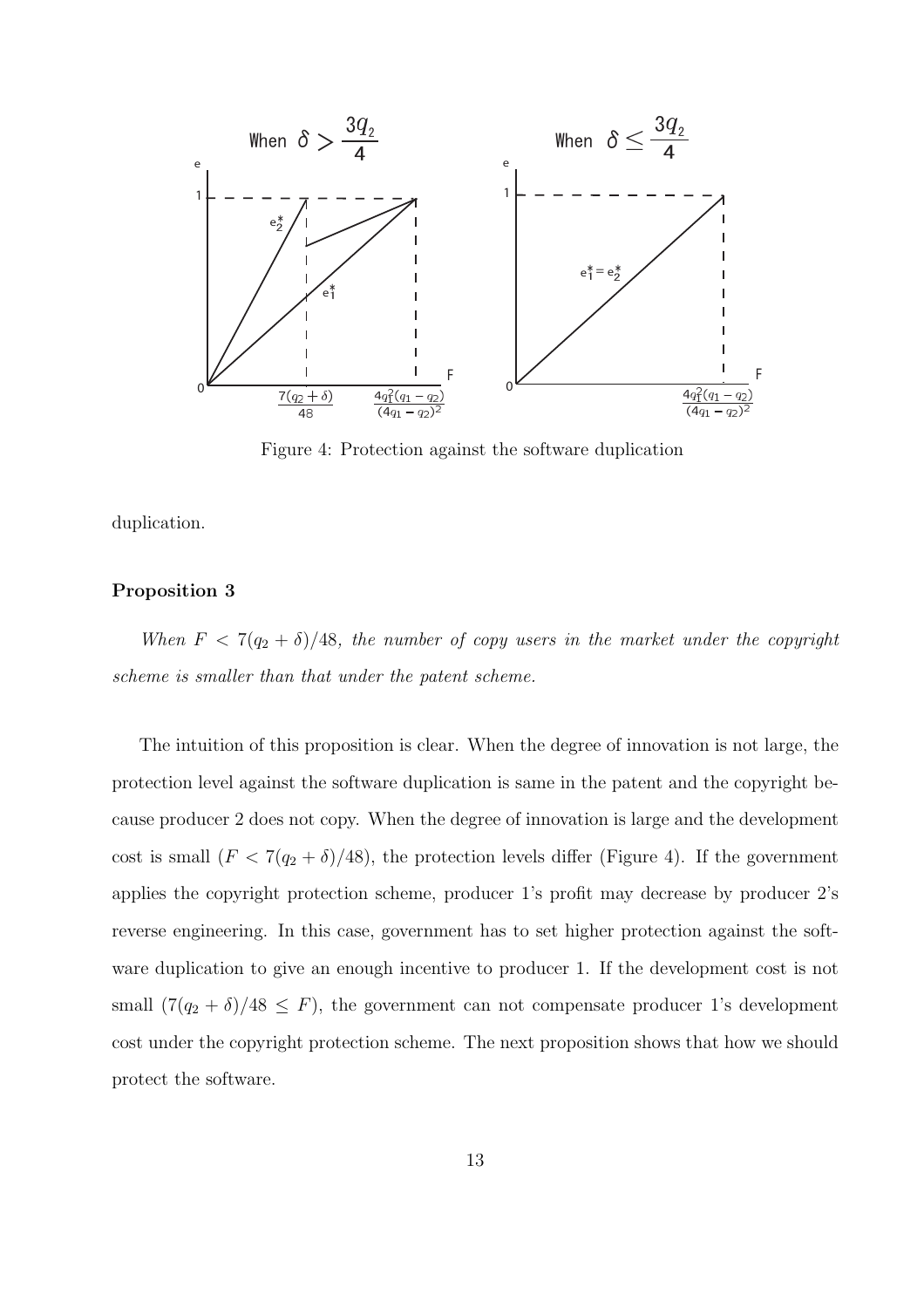

Figure 5: Patent vs. Copyright Protection

### **Proposition 4**

*From viewpoint of society, government should apply the copyright protection scheme in the software market when*  $F < 7(q_2 + \delta)/48$ *. Otherwise, the government should apply the patent protection scheme in the software market.*

Figure 5 compares the social welfare under the both scheme. When the degree of innovation is small, there are no differences between the two schemes, since producer 2 does not steal the new technology. When the new technology is innovative enough and the development cost is low , government can increase all softwares' quality by relaxing the protection to the software duplication. In addition to that, if the government applies the patent protection, producer 1's market power becomes very strong. This is not desirable from viewpoint of social benefit. However, producer 1 does not obtain an enough profit to develop the new technology under the copyright protection scheme when  $F \geq 7(q_2 + \delta)/48$ . In this case, the governments should prevent producer 2's copy by the patent protection scheme. This proposition also shows that the relationship between the protection scheme and the idea. If we define the idea as the combination of the degree of innovation  $\delta$  and the development cost *F*, we can show the optimal protection scheme under the idea  $(\delta, F)$  as Figure 6. Figure 6 shows that the innovative idea, for example  $\delta$  is large and F is small, should be protected by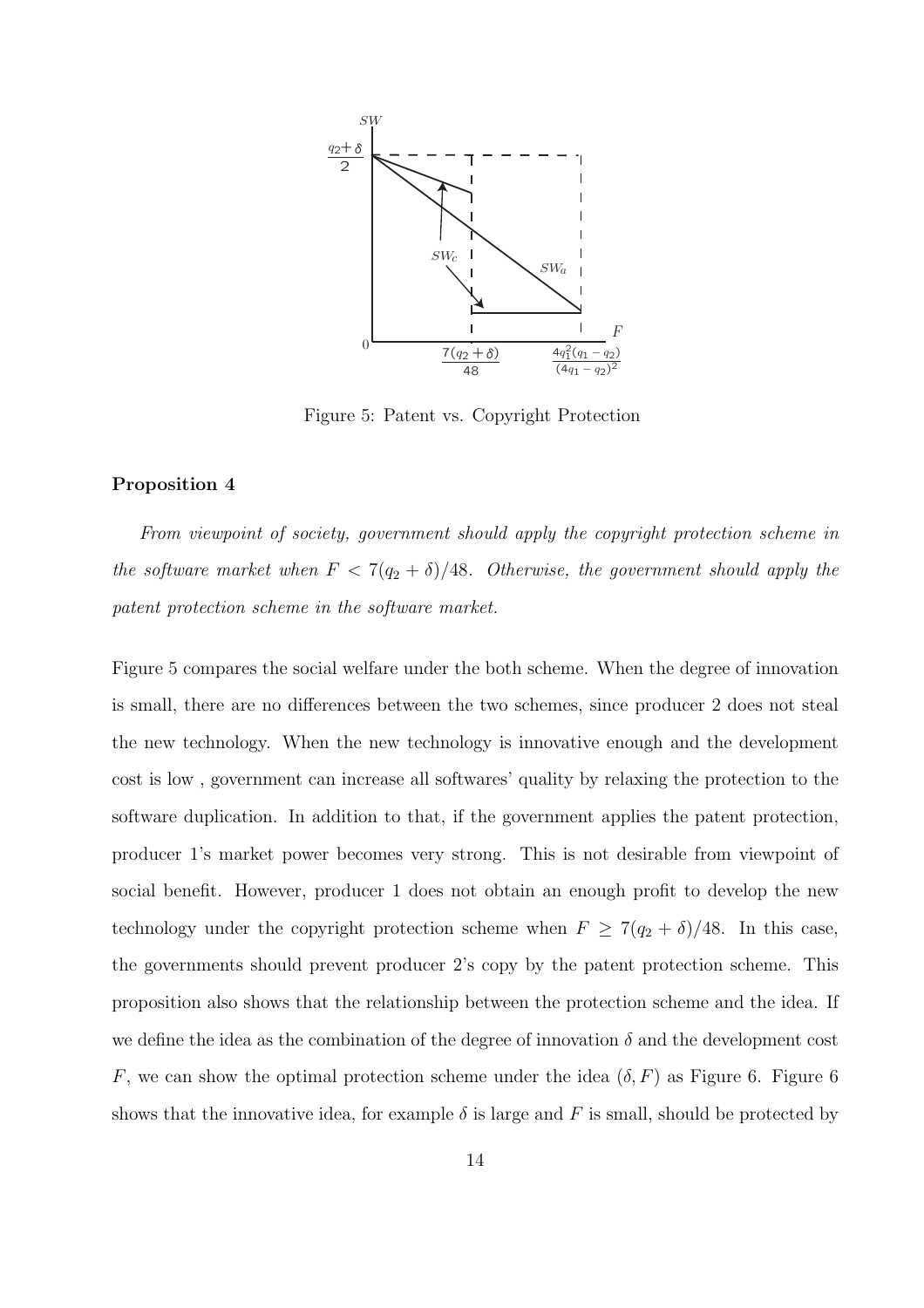

Figure 6: Optimal Protection Scheme

the copyright scheme. Proposition 4 argues that the effect of improving producer's quality and its subsequent copying on the protection. In the U.S.A., there are debates over whether software should be protected by the patent or not. In the software market, the quality of software is improved step by step with update. If the original technology  $q_2$  is large and the degree of innovation  $\delta$  is not large, the range of the development cost where the patent protection scheme is socially desirable becomes small. Therefore, this proposition posits that the government should not set the patent to protect the software, but the government should provide a more stringent protection against the software duplication than it does for other copyright products.

## **5 Conclusion**

We have tried to consider that the software should be protected by the patent or not. To discuss this problem, we need to take into account the differences between the patent protection and the copyright protection because the software is protected by both intellectual property rights. In this session, patent protection and copyright protection is simply distinguished by changing the player who copies. We discussed the intellectual property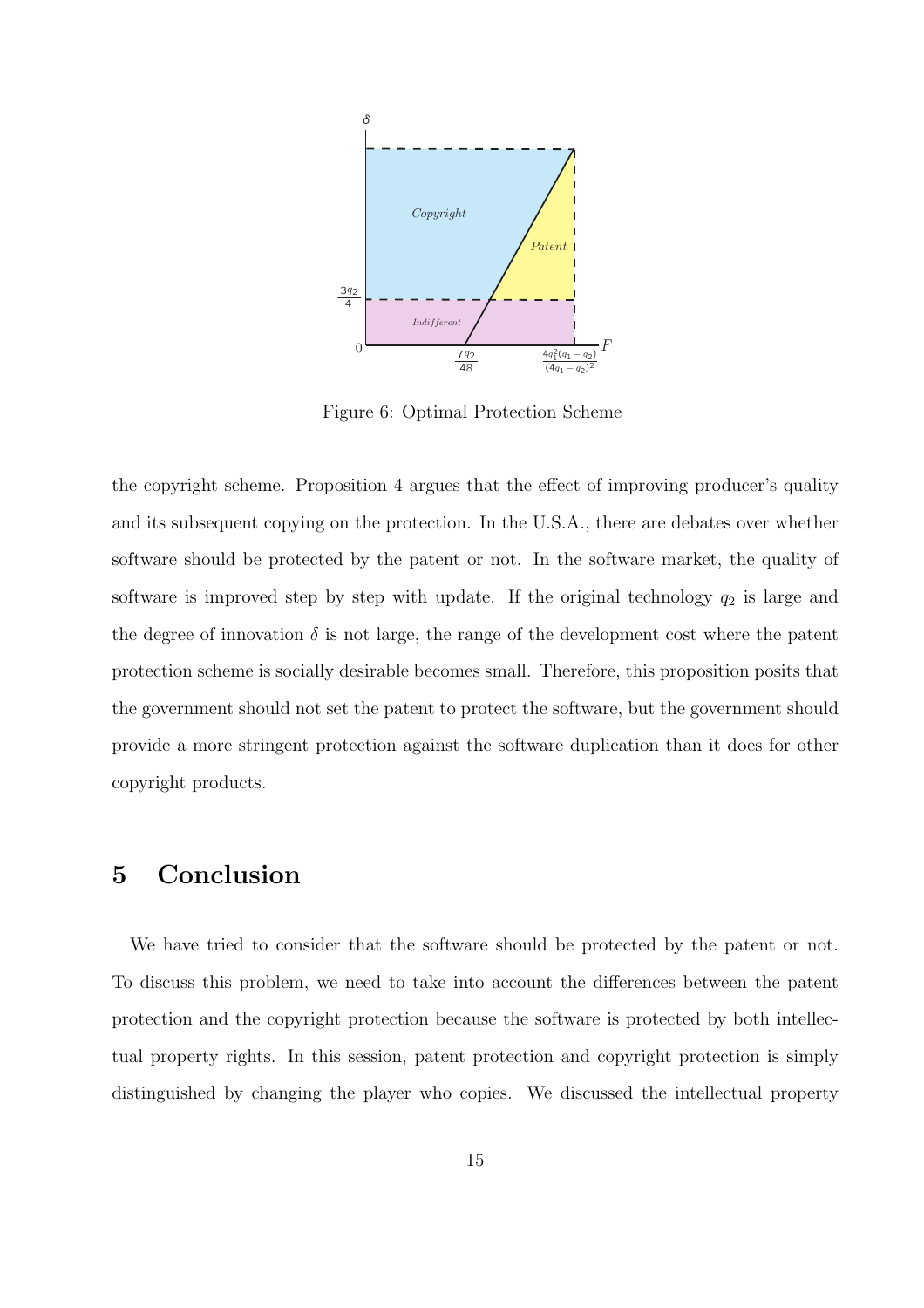right protection scheme under a model wherein (a) the government controls a protection level against the software duplication and that against reverse engineering to maximize social welfare and (b) software company can develop a new technology by incurring certain costs. We obtain the following results.

First, the protection level against the software duplication under the patent scheme is smaller than that under the copyright scheme when the development cost is not large. If there exists the reverse engineering in the market, the protection against the software duplication becomes high. Consequently, the number of copy users under the copyright protection scheme becomes smaller than that under the patent protection scheme. Second, we show the optimal intellectual property right protection scheme in the software market. When the degree of innovation is small, there are no differences between the two schemes because the rival producer does not steal that technology. When the new technology is innovative enough and the development cost is low, government can increase social surplus by adopting the copyright protection to the software duplication. On the other hand, the government has to apply the patent protection scheme when the development cost is high because producer 1 can not obtain enough profit to develop under the copyright protection scheme. We show that the effect of improving producer's quality and its subsequent copying on the protection. Our analysis suggests that changes should be made with regard to the direction of modern copyright and patent policy. We indicated that the importance of copyright protection in the software market.

We close this section by pointing out some extension of this model. First, we have assumed that the government can prevent producer 2's copy perfectly under the patent protection scheme, and the government does not prevent reverse engineering at all under the copyright protection scheme. However, the government can control the degree of the reverse engineering by setting the software patent breadth in reality. If we consider the case that the government can set the upper limit of the reverse engineering  $\overline{\gamma}$ , we can discuss the optimal intellectual property right protection scheme in the software market. We can obtain the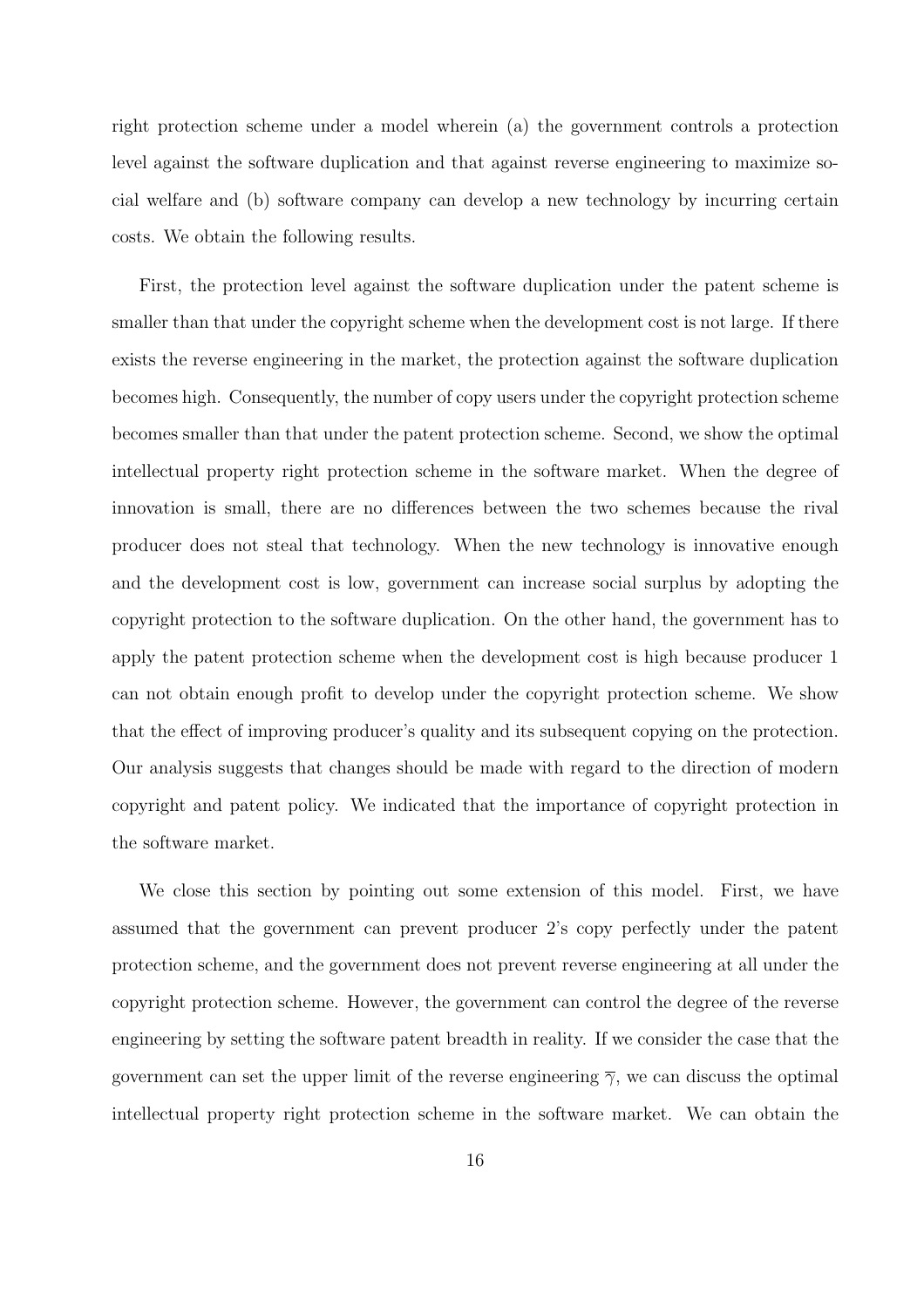

Figure 7: Optimal protection against the software duplication

similar result under this setting. When the development cost is low, the copyright is socially desirable than the patent protection in the software market. The optimal protection level against the software duplication in this case is given by Figure 7. The intuition of this figure is clear. When the development cost is high, the government can decrease the degree of the reverse engineering not to prevent producer 1's development. Consequently, the protection level against the software duplication becomes lower than the first case.

Second, in this chapter, government can control the protection level *e* directly. However, government controls this protection level through other policies such as the penalty for copyright infringement. It would be interesting to endogenize *e*. Third, producer 1 has another option to have an exclusive license for the producer 2. The patent protection may be better than the copyright protection from view point of society. In this case, government does not have to set high protection against the software duplication because producer 1 can obtain the license fee from producer 2. Forth, we assume that the cost of reverse engineering is zero in this model. It is difficult to acquire all information by the reverse engineering in reality. The rival producer has to pay some costs to do that. Considering this cost, the range that the patent protection and copyright protection is indifferent from viewpoint of society becomes large.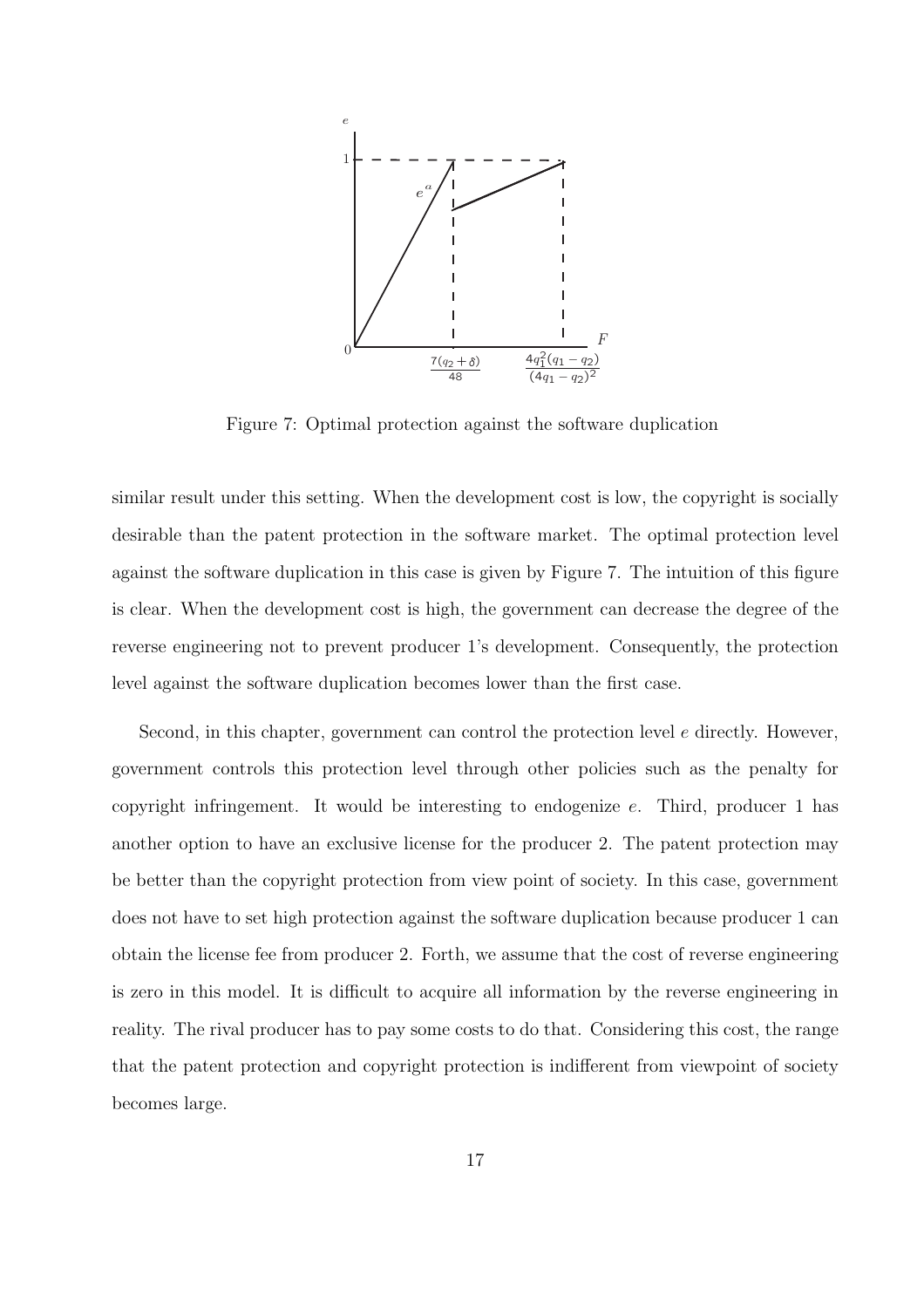In addition to that, we try to capture specific properties of software; however, it is not enough. As Scotchmer (1991) says, cumulative innovation is very important topic to consider the software. For example, software's quality improves sequentially by updating. Ellison and Fudenberg (2000) argues the monopolist's incentives to provide upgraded versions of the software. The arguments presented in the patent protection for sequential innovation (Scotchmer and Green, 1990; O'Donoghue, 1998; O'Donoghue, Scotchmer, and Thisse, 1998; Bessen and Maskin; 2000) are helpful to consider that problems. These extensions will be the basis for future research. We also assume that the quality without the innovation is common to both producers. However, there are differences in technical capabilities among software producers. If we assume that one producer's software quality without the innovation is higher than that of the other producer's, we can obtain the similar result of this paper.

# **References**

- [1] Aharonian, G. "Critiques of Software Patent Examination," *http://www.bustpatents.com/*. 2005.
- [2] Banerjee, D. "Software piracy: a strategic analysis and policy instruments," *International Journal of Industrial Organization,* Vol. 21 (2003), pp.97-127.
- [3] Bessen, J. and Hunt, R. "The Software Patent Experiment. Patents, Innovation And Economic Performance", ed. Organization for Economic Co-Operation and Development, 2004.
- [4] Bessen, J. and Maskin, E. "Sequential Innovation, Patents, and Imitation," *Working Paper,* (2000), Department of Economics, MIT
- [5] Church, J. and Gandal, N. "Network Effects, Software Provision, and Standardization," *Journal of Industrial Economics*, Vol. 40 (1992), pp. 85-103.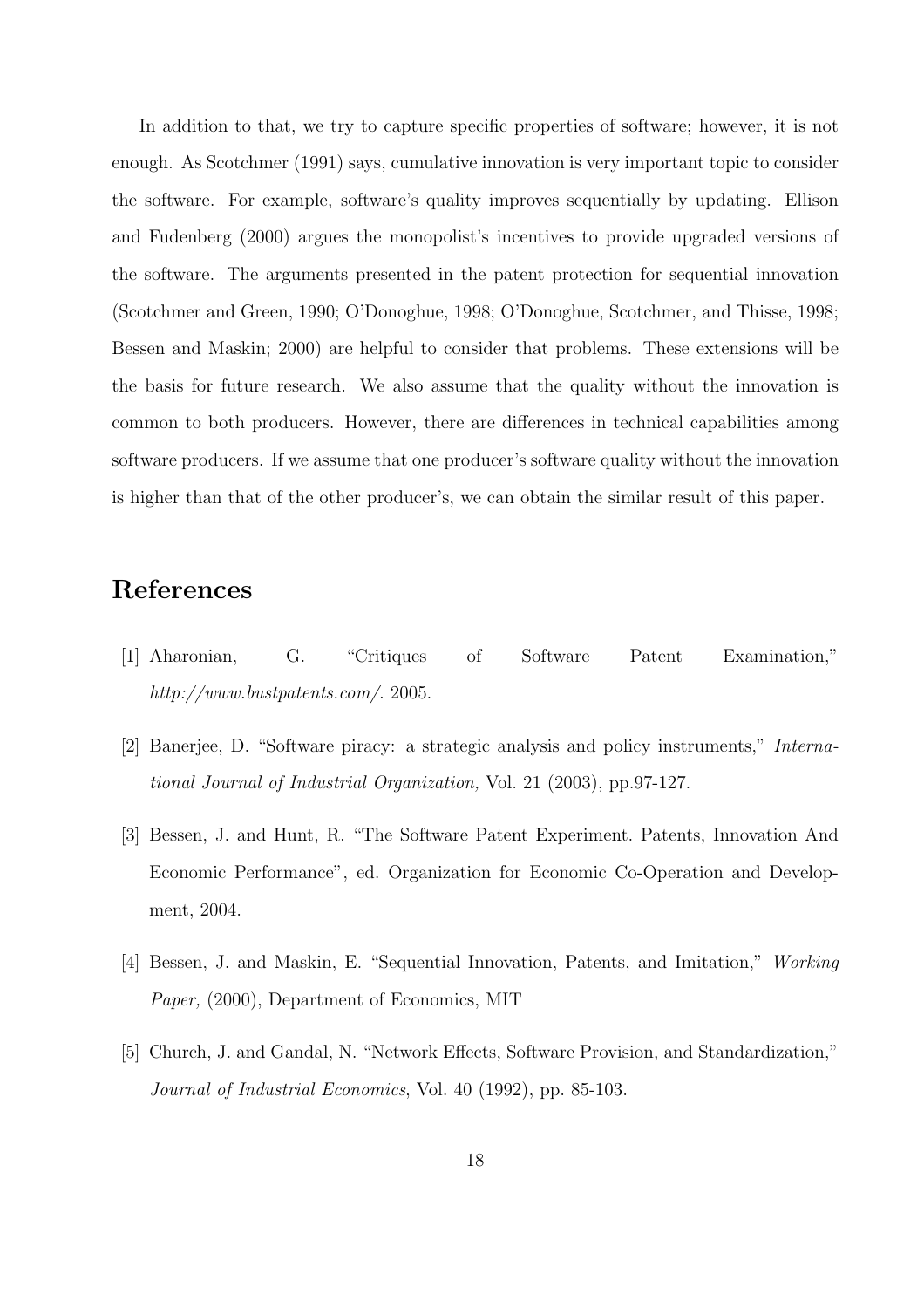- [6] Ellison, G. and Fudenberg, D. "The neo-Ludditie's lament: excessive upgrades in the software industry," *RAND Journal of Economics*, Vol. 31 (2000), pp.253-272.
- [7] Gallini, N."Patent Policy and Costly Imitation." *RAND Journal of Economics*, Vol. 23 (1992), pp. 52-63.
- [8] Gilbert, R. and Shapiro, C. "Optimal Patent Length and Breadth," *RAND Journal of Economics*, Vol. 21 (1990), pp.106-112.
- [9] Klemperer, P. "How Broad Should the Scope of Patent Protection Be?". *RAND Journal of Economics*, Vol. 21 (1990), pp.113-130.
- [10] O'Donoghue, T. "A Patentability Requirement for Sequential Innovation," *RAND Journal of Economics*, Vol. 29 (1998), pp.654-679.
- [11] O'Donoghue, T., Scotchmer, S. and Thisse, JF. "Patent Breadth, Patent Life, and the Pace of Technological Progress." *Journal of Economics & Management Strategy*, Vol, 7 (1998), pp.1-32.
- [12] Scotchmer, S. "Standing on the Shoulders of Giants: Cumulative Research and the Patent Law," *Journal of Economic Perspectives*, Vol. 5 (1991), pp. 29-41.
- [13] Scotchmer, S. and Green, J. "Novelty and Disclosure in Patent Law," *RAND Journal of Economics*, Vol. 21 (1990), pp.131-146.
- [14] Tandon, P. "Optimal Patents with Compulsory Licensing." *The Journal of Political Economy*, Vol. 90 (1982), pp.470-486.
- [15] Varian, H. "Buying, sharing and renting information goods," *Journal of Industrial Economics*, Vol. 48 (2000), pp.473-488.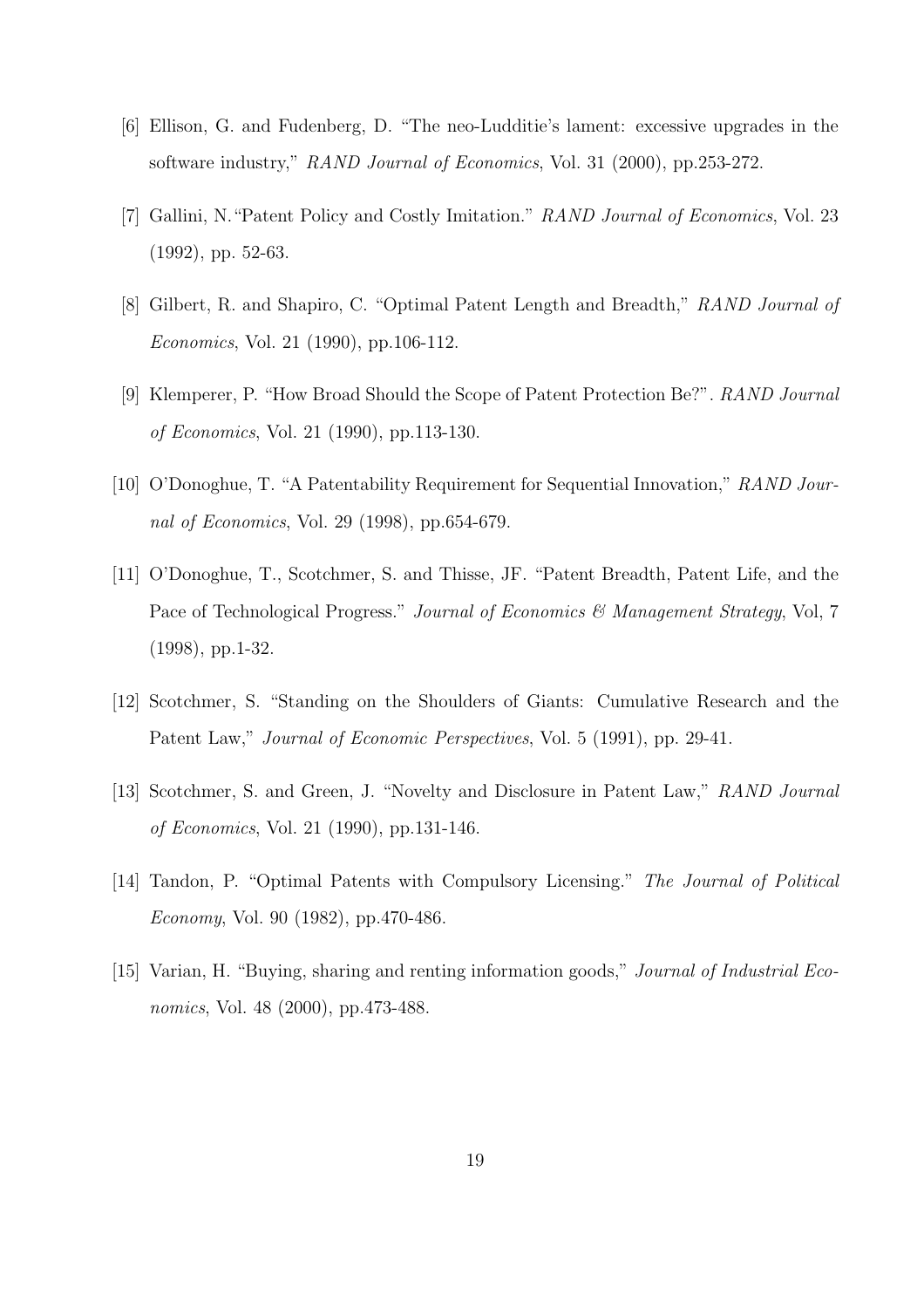# **6 Appendix**

### **Proof of Lemma 1**

In this lemma, we consider the optimal consumer behavior. In the first case, consumers choose not to consume the product because the utility of buying is negative. We obtain the equations

$$
0 > q_1v_i - p_1, \ 0 > q_2v_i - p_2.
$$

In the second case, when consumers use producer 2's software, they obtain a higher utility than when buying producer 1's software or when not using it at all. We therefore obtain the equations

$$
q_2v_i - p_2 > q_1v_i - p_1, q_2v_i - p_2 \ge 0.
$$

In the third case, when consumers use producer 1's software, they obtain a higher utility than when consuming producer 2's software or not using it at all. We therefore obtain the equations

$$
q_1v_i - p_1 \ge q_2v_i - p_2, \ q_1v_i - p \ge 0.
$$

The lemma follows from these equations. Q.E.D.

#### **Proof of Lemma 2**

We define the producers' strategy as  $S = \{(p_1, p_2) | p_1 \geq 0, p_2 \geq 0\}$ , where  $p_j(j = 1, 2)$  is the retail price of software. For convenience of analysis, we divide the strategy space *S* into two sub-classes:  $S_1 = \{(p_1, p_2) | p_1 q_2 \ge p_2 q_1\}$  and  $S_2 = \{(p_1, p_2) | p_1 q_2 < p_2 q_1\}.$ 

When producers employ strategies in sub-class  $S_1$ , the consumer behavior illustrated in Figure 1. Consumers with valuations larger than  $(p_1 - p_2)/(q_1 - q_2)$  purchase producer 1's software; those with valuations between  $p_2/q_2$  and  $(p_1 - p_2)/(q_1 - q_2)$  buy the software from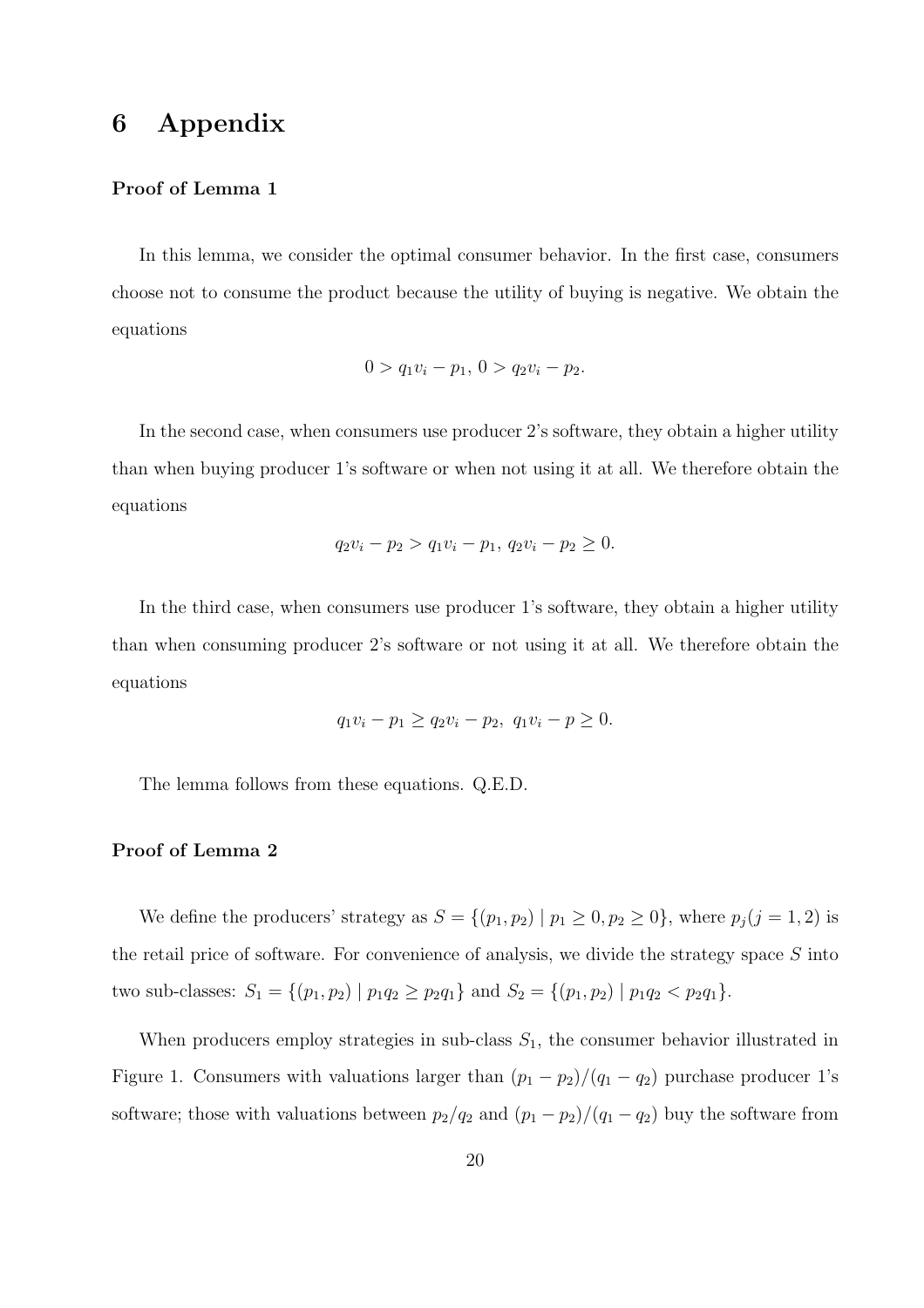producer 2 and those with valuations less than  $p_2/q_2$  do not consume. The legal users' demand for producer 1's software  $D_1$  and the demand for producer 2's software  $D_2$  when  $p_1q_2 > p_2q_1$  are thus given by

$$
D_1 = 1 - \frac{p_1 - p_2}{q_1 - q_2}, \ D_2 = \frac{p_1 - p_2}{q_1 - q_2} - \frac{p_2}{q_2}.
$$

From these equations, we also obtain

$$
\pi_1 = ep_1\left(1 - \frac{p_1 - p_2}{q_1 - q_2}\right).
$$

$$
\pi_2 = ep_2\left(\frac{p_1 - p_2}{q_1 - q_2} - \frac{p_2}{q_2}\right)
$$

Producers decide price to maximize their profit in sub-class *S*<sup>1</sup> simultaneously. The equilibrium strategies in sub-class  $S_1$  are given by

$$
p_1^* = \frac{2q_1(q_1 - q_2)}{4q_1 - q_2}.
$$

$$
p_2^* = \frac{q_2(q_1 - q_2)}{4q_1 - q_2}
$$

The profits are thus given by

$$
\pi_1^*(q_1, q_2) = \frac{4eq_1^2(q_1 - q_2)}{(4q_1 - q_2)^2}.
$$

$$
\pi_2^*(q_1, q_2) = \frac{eq_1q_2(q_1 - q_2)}{(4q_1 - q_2)^2}.
$$

When producers employ strategies in sub-class  $S_2$ , producer 2's payoff becomes zero since there are no consumers who purchase producer 2's software in the market. In this class, producer 2 has an incentive to decrease his prices to the level that satisfy  $p_1q_2 \geq p_2q_1$ .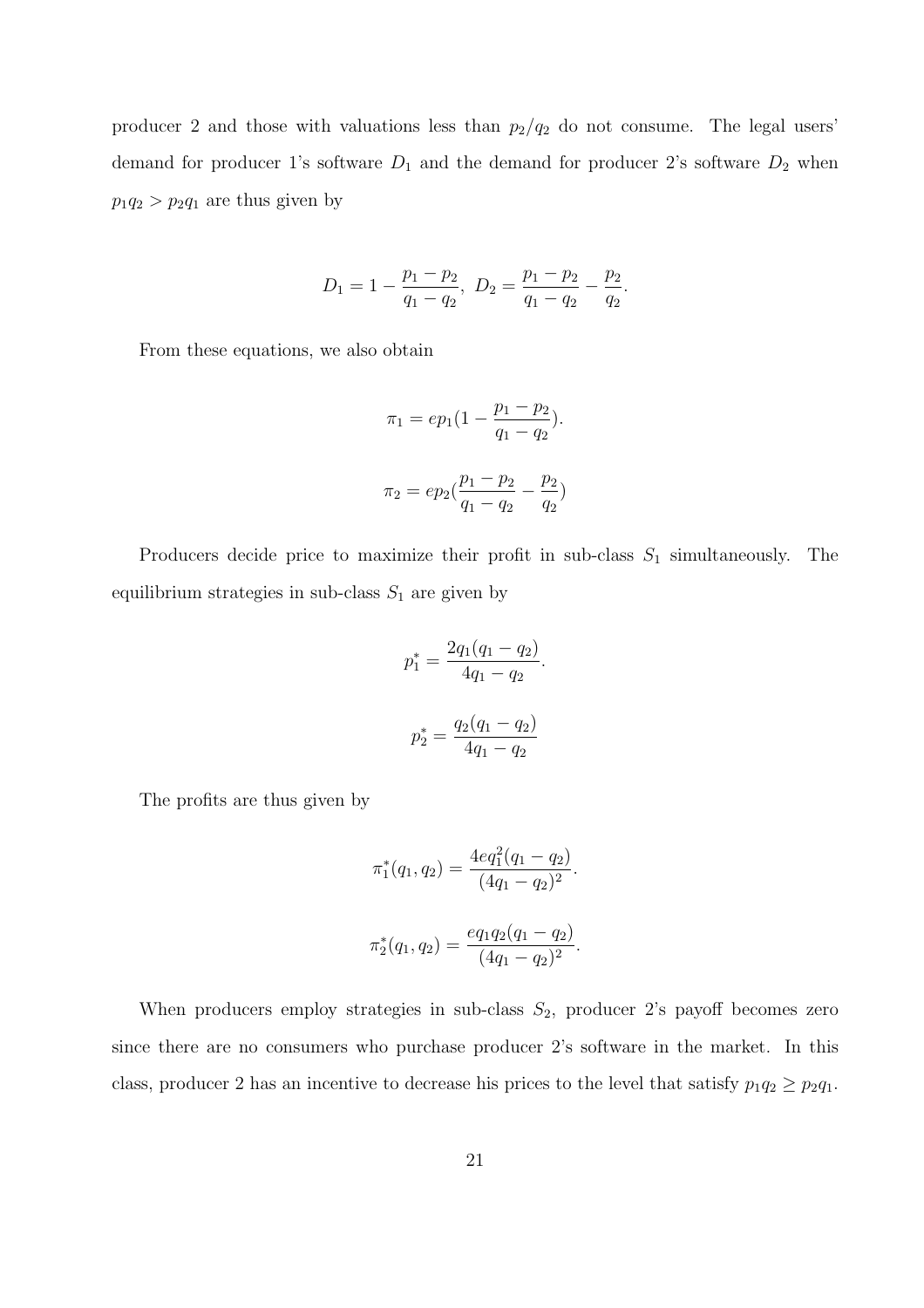Consequently, the strategies in sub-class  $S_1$  become the equilibrium outcomes over the whole strategy space *S*. Q.E.D.

#### **Proof of Lemma 3**

The social welfare when the new technology are developed by producer 1 is given by

$$
SW^{a}(e) = \frac{eq_{1}(12q_{1}^{2} - q_{1}q_{2} - 2q_{2}^{2})}{2(4q_{1} - q_{2})^{2}} + \frac{q_{1}(1 - e)}{2} - F
$$

We thus obtain

$$
\frac{\partial SW^a}{\partial e} = -\frac{q_1(q_1 - q_2)(4q_1 - 3q_2)}{2(4q_1 - q_2)^2} < 0 \tag{11}
$$

The social welfare is a decrease function of the protection *e* when the new technology is developed. The technology will not be developed, however, if the profit is negative. The producer's profit depends on the degree of  $\delta$  and  $F$ , and is an increasing function of  $e$ .

In the case of  $0 \leq F < 4q_1^2(q_1-q_2)/(4q_1-q_2)^2$ , if the protection is so low that the producer's profit is negative, producer 1 will not develop the new technology and play the Bertrand competition. In the last case, the development cost is larger than the maximum profit of the producer. In this case, the new technology will not be developed for any *e*. Q.E.D.

#### **Proof of Proposition 1**

From Lemma 3, the social welfare is a decreasing function of the protection *e* if the new technology is developed. In the first case, the protection should be chosen at the minimum level that provides an incentive for the producer to develop, since the new technology is socially desirable in this range of the development cost. In the second case, the producer can not develop the technology for any *e*. The government's optimal penalty is therefore unconstrained. Q.E.D.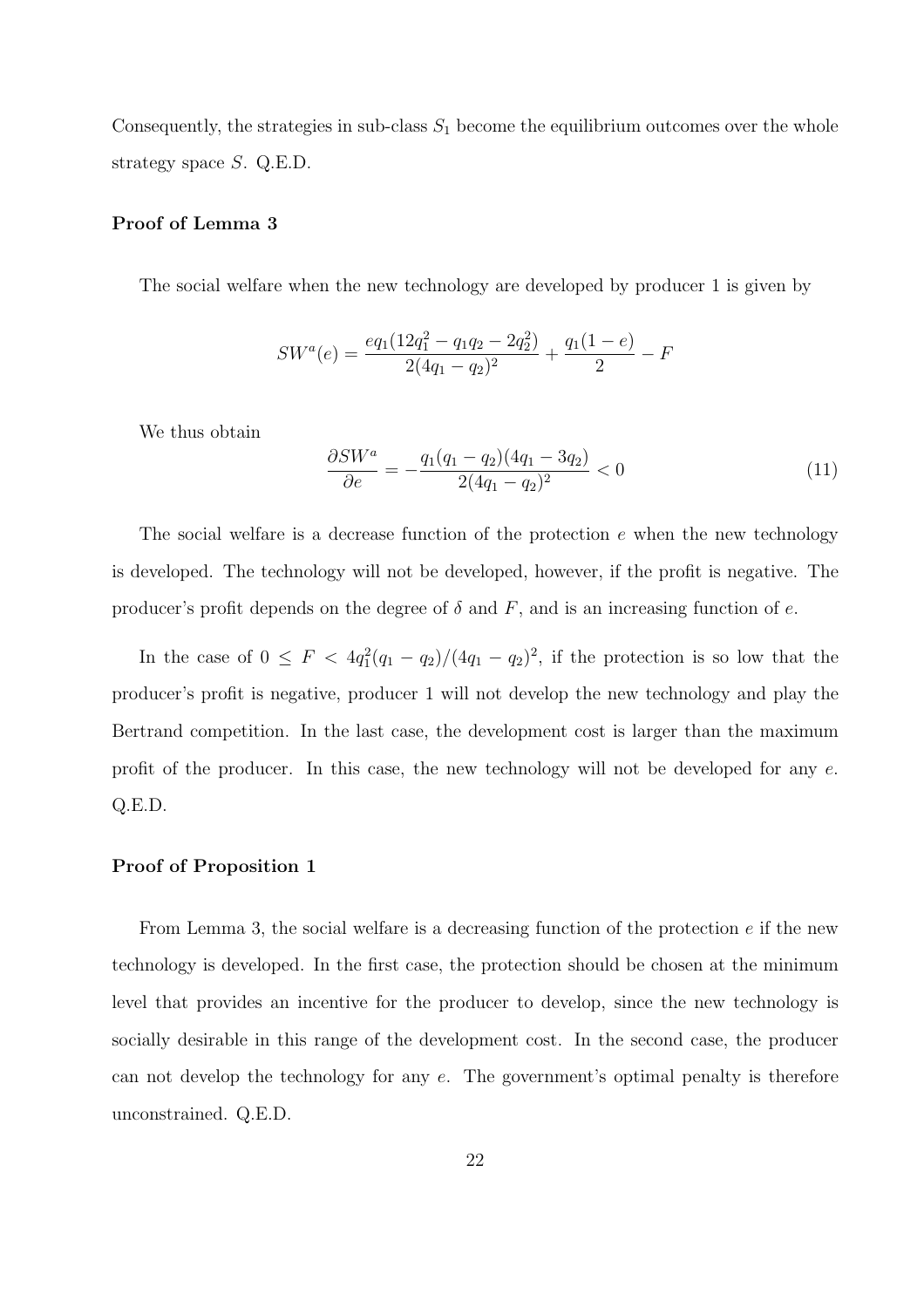#### **Proof of Lemma 4**

Producer 2's profit when producer 1 develops the new technology is given by

$$
\pi_2^*(q_1, q_2) = \frac{eq_1q_2(q_1 - q_2)}{(4q_1 - q_2)^2}.
$$

We can obtain

$$
\frac{\partial \pi_2}{\partial q_2} = \frac{eq_1^2(4q_1 - 7q_2)}{(4q_1 - q_2)^3}
$$

Producer 2's profit is maximized when  $4q_1 = 7q_2$ . Producer 2 can increase his profit by the reverse engineering when  $\delta$  is larger than  $3q_2/4$ . When  $\delta$  is larger than the limit, producer 2 chooses  $\gamma$  to be  $4(q_2 + \delta) = 7(q_2 + \gamma)$ . Therefore, producer 2 chooses  $\gamma = (4\delta - 3q_2)/7$  to maximize his profit. Q.E.D.

### **Proof of Lemma 5**

From Lemma 4, producer 2 improves his quality to 4*q*1*/*7 when producer 1 develops the technology. We can obtain the following result by substituting  $q_2 = 4q_1/7$  into the results of Lemma 2.

$$
p_1^c = \frac{(q_2 + \delta)}{4},
$$
  

$$
p_2^c = \frac{(q_2 + \delta)}{14}.
$$

Under these strategies, the profits of producers are

$$
\pi_1^c \left( q_1, \frac{4(q_2 + \delta)}{7} \right) = \frac{7e(q_2 + \delta)}{48} - F,
$$

$$
\pi_2^c \left( q_1, \frac{4(q_2 + \delta)}{7} \right) = \frac{e(q_2 + \delta)}{48}.
$$

In the second case, producer 1 will not develop the technology because of too high development cost. Q.E.D.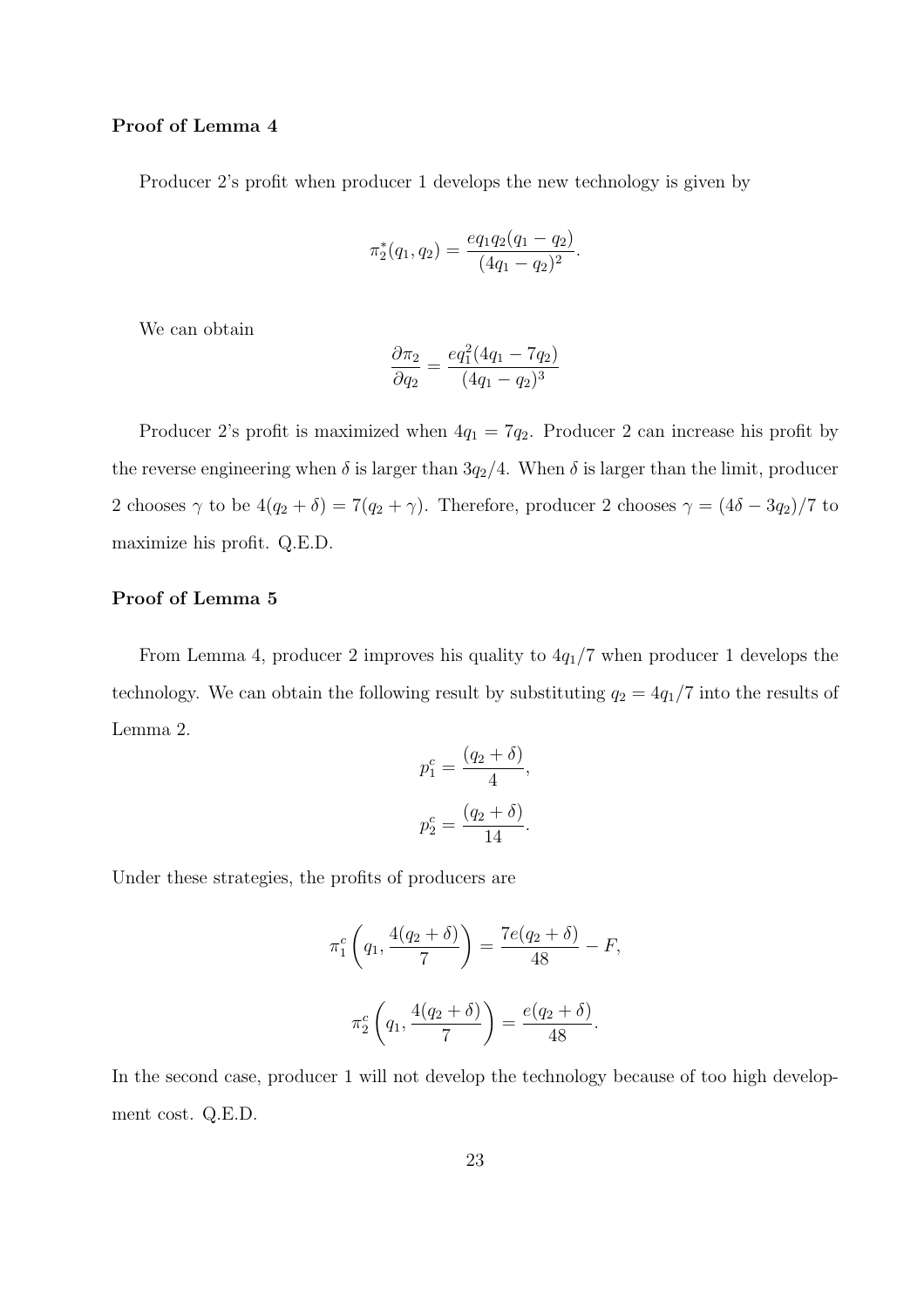#### **Proof of Lemma 6**

When the new technology is innovative enough  $(\delta > 3q_2/4)$  and the development cost is smaller than producer 1's profit  $(0 \leq F < 7e(q_2 + \delta)/48)$ , the social welfare when producer 2 steals the new technology that is developed by producer 1 is given by

$$
SW^{c}(e) = \frac{(q_2 + \delta)(12 - e)}{24} - F
$$

We obtain

$$
\frac{\partial SW^c}{\partial e} = -\frac{(q_2 + \delta)}{24} < 0 \tag{12}
$$

The social welfare is thus a decreasing function of *e* when the technology is developed by producer 1. Producer 1 will not develop the new technology if his profit is negative. The profit depends on the magnitude of  $\delta$  and  $F$ , and is an increasing function of *e*. In the first case, producer 1 does not develop the new technology because *e* is too small to compensate the development cost with producer 2's copy. When the development cost is large  $(F \ge 7(q_2 + \delta)/48)$ , producer 1 does not develop the new technology because his profit becomes negative even if  $e = 1$ . Therefore, producers play the Bertrand competition. Q.E.D.

#### **Proof of Proposition 2**

From Lemma 6, the social surplus is a decreasing function of *e* when the technology is developed. In the first and second cases, the protection is chosen at the minimum level that provides incentive for producer to work. In the last case, the producer can not afford to develop the technology for any *e*. The government optimal protection is therefore unconstrained. Q.E.D.

### **Proof of Proposition 3**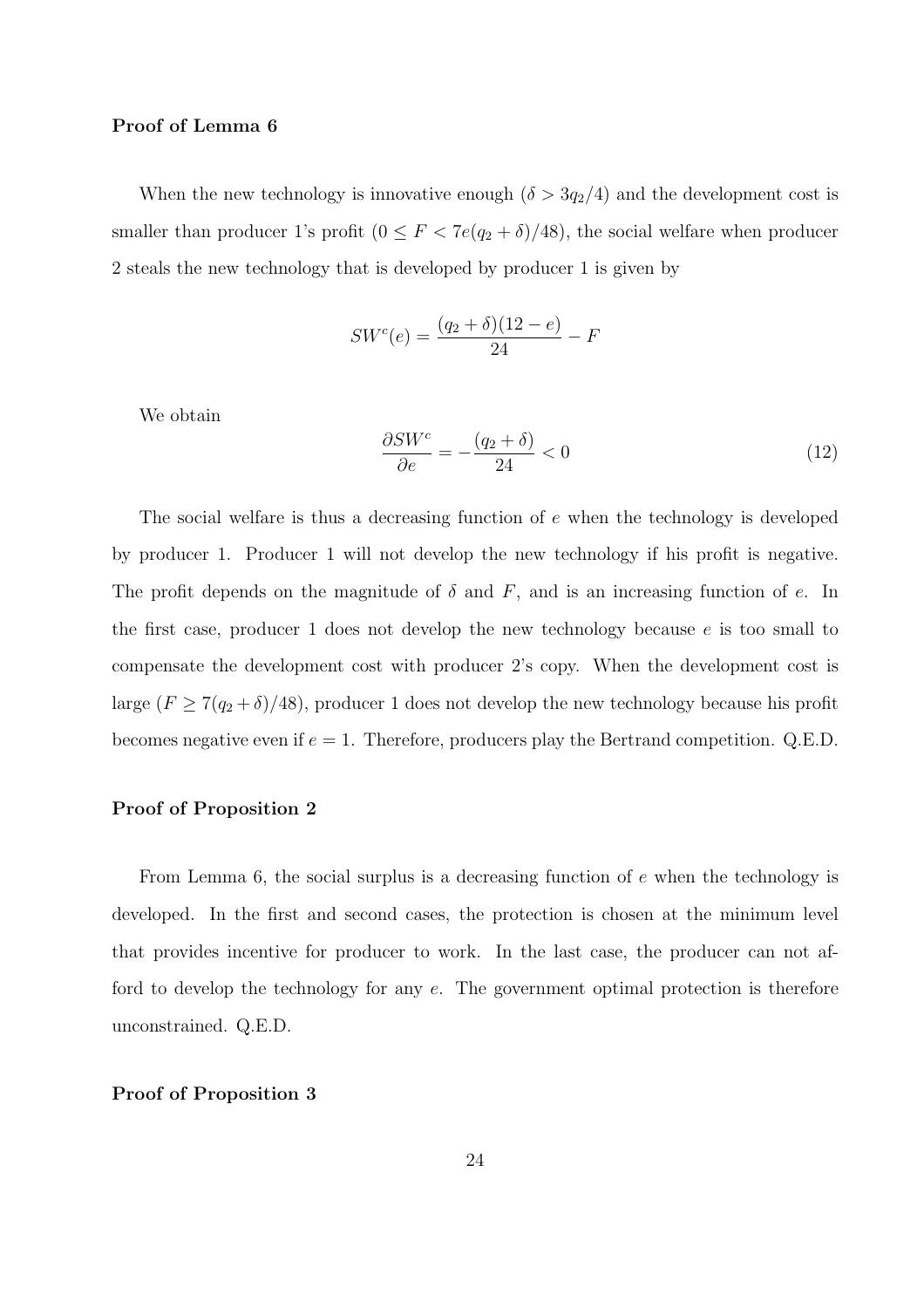We compare the optimal protection level  $e^a$  and  $e^c$ . When  $0 \leq F < 7(q_2 + \delta)/48$ 

$$
e^{a} - e^{c} = \frac{F(4q_{1} - q_{2})^{2}}{4q_{1}^{2}(\delta - 1)(q_{1} - q_{2})} - \frac{48F}{7(q_{2} + \delta)} = -\frac{F(21q_{2} + 20\delta)(4\delta - 3q_{2})}{28(q_{2} + \delta)^{2}\delta}
$$
(13)

This equation becomes negative when  $\delta > 3q_2/4$ .

From equation (13), the protection level against the software duplication under the copyright protection is more severe than that under the patent protection when the development cost is low. Q.E.D.

### **Proof of Proposition 4**

We compare the social welfare under each penalty scheme. We obtain the social surplus when there does not exist the reverse engineering in the market by substituting  $e^a$  into equation (6):

$$
SW^{a} = \frac{4(q_{2} + \delta)^{2} - F(9q_{2} + 12\delta)}{8(q_{2} + \delta)} \text{ for } 0 \le F < \frac{4q_{1}^{2}(q_{1} - q_{2})}{(4q_{1} - q_{2})^{2}},
$$
\n
$$
SW^{a} = \frac{q_{2}}{2} \text{ for } F \ge \frac{4q_{1}^{2}(q_{1} - q_{2})}{(4q_{1} - q_{2})^{2}},
$$
\n(14)

We then obtain the social welfare when there exists the reverse engineering by substituting  $e^c$  into equation (10):

$$
SW^{c} = \frac{7(q_2 + \delta) - 18F}{14} \text{ for } 0 \le F < \frac{7(q_2 + \delta)}{48},\tag{15}
$$

$$
SW^{c} = \frac{q_2}{2} \text{ for } F \ge \frac{7(q_2 + \delta)}{48},\tag{16}
$$